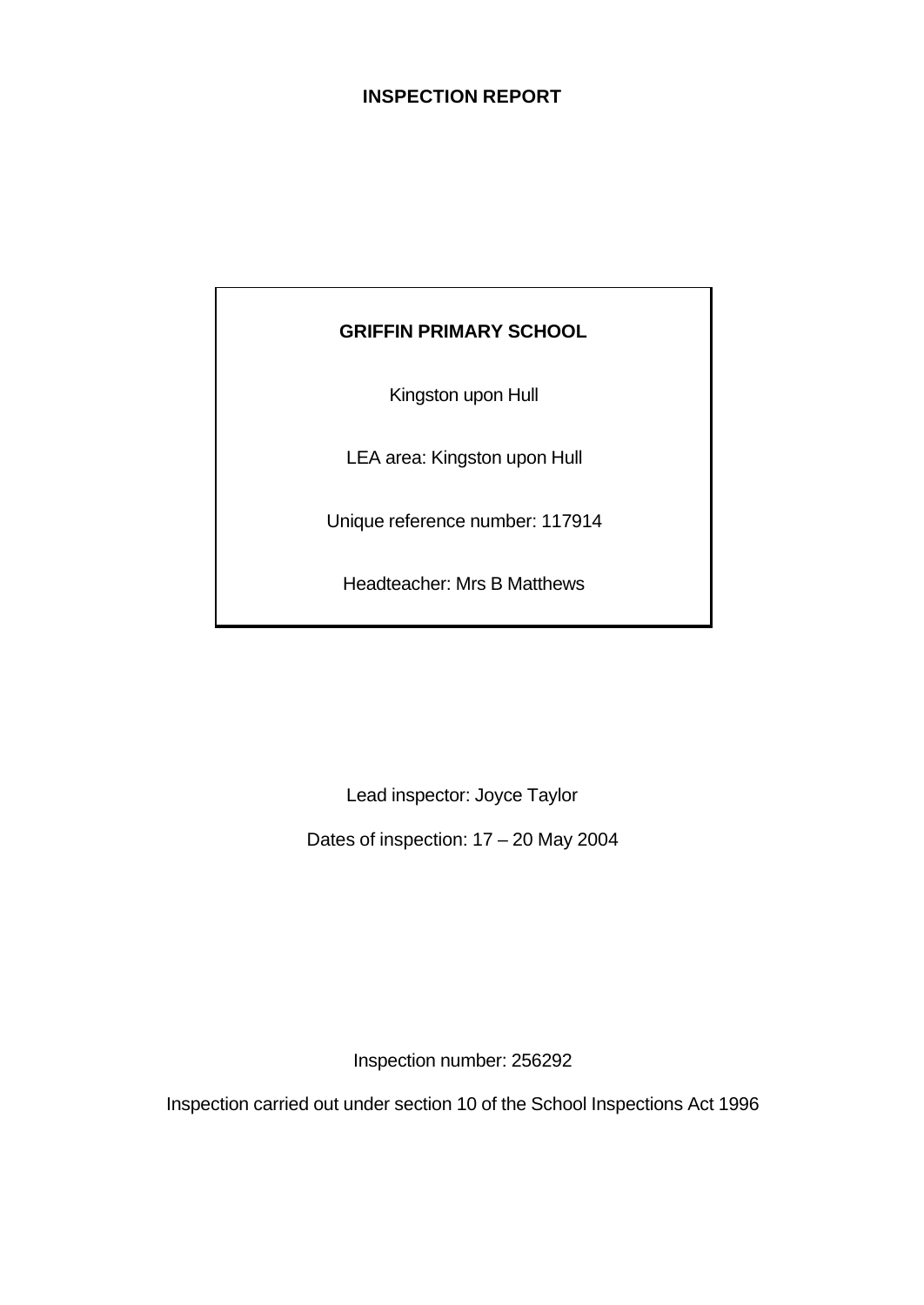#### © Crown copyright 2004

This report may be reproduced in whole or in part for non-commercial educational purposes, provided that all extracts quoted are reproduced verbatim without adaptation and on condition that the source and date thereof are stated.

Further copies of this report are obtainable from the school. Under the School Inspections Act 1996, the school must provide a copy of this report and/or its summary free of charge to certain categories of people. A charge not exceeding the full cost of reproduction may be made for any other copies supplied.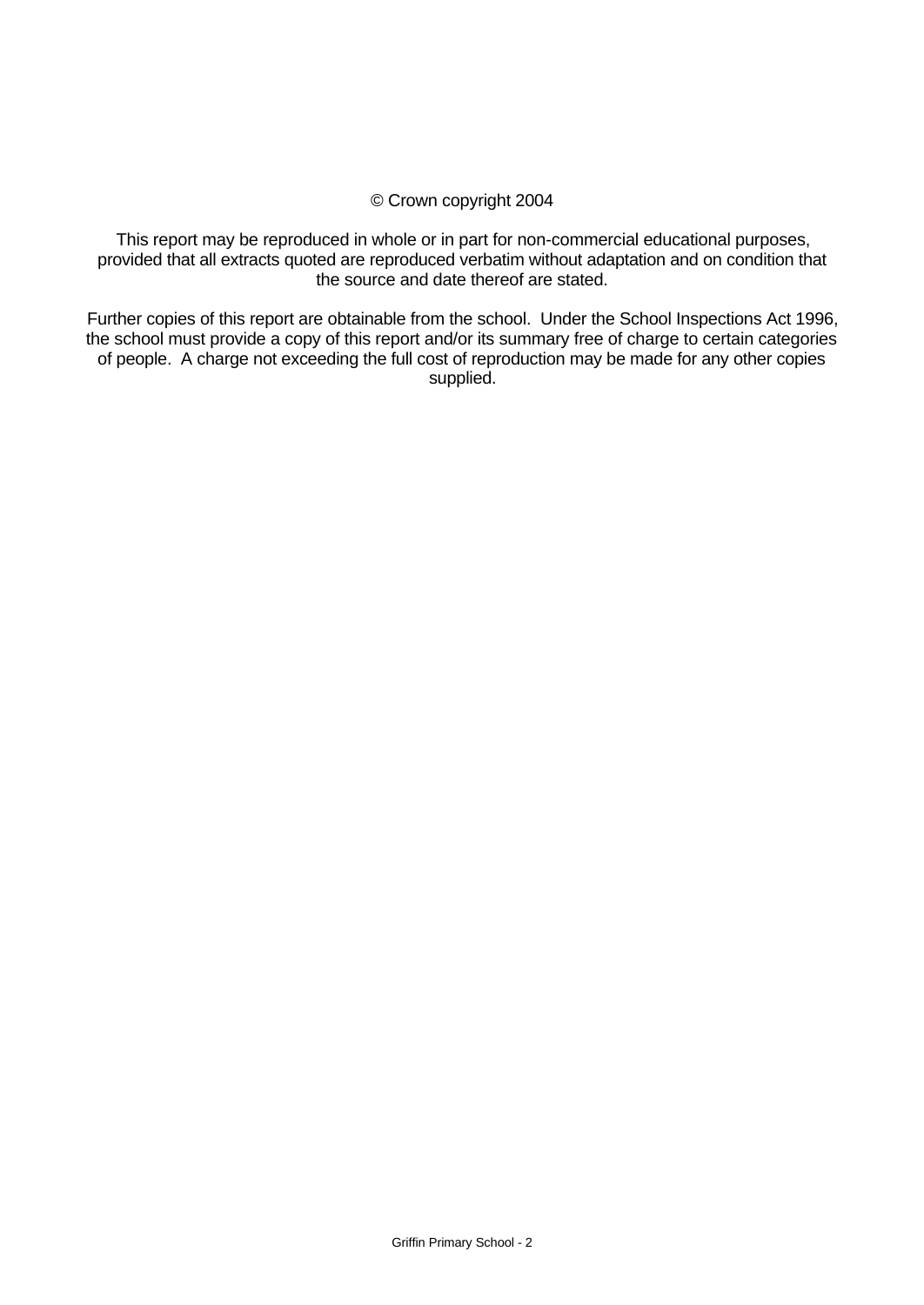# **INFORMATION ABOUT THE SCHOOL**

| Type of school:              | Primary             |
|------------------------------|---------------------|
| School category:             | Community           |
| Age range of pupils:         | $3 - 11$ years      |
| Gender of pupils:            | Mixed               |
| Number on roll:              | 396                 |
| School address:              | Barham Road<br>Hull |
| Postcode:                    | HU9 4JL             |
| Telephone number:            | 01482 794122        |
| Fax number:                  | 01482 795963        |
| Appropriate authority:       | Governing body      |
| Name of chair of governors:  | Mrs Jean McPhail    |
| Date of previous inspection: | 17/5/1999           |

# **CHARACTERISTICS OF THE SCHOOL**

The school is situated in the eastern part of the city of Kingston upon Hull. It takes most of its pupils from the areas around the school and some from slightly further afield. The children's social circumstances overall are well below average. There are 396 pupils on roll, including 52 part-time nursery children. Junior classes have mixed age groups and the children are taught in ability sets for English and mathematics. No children are recorded as particularly gifted or talented. Thirty per cent of children are eligible for free school meals. This represents a higher than average proportion. Thirty-one per cent are identified as having special educational needs for learning difficulties and one and a half per cent have a statement. Most of the children enter nursery with well below average standards. All children speak English as their first language.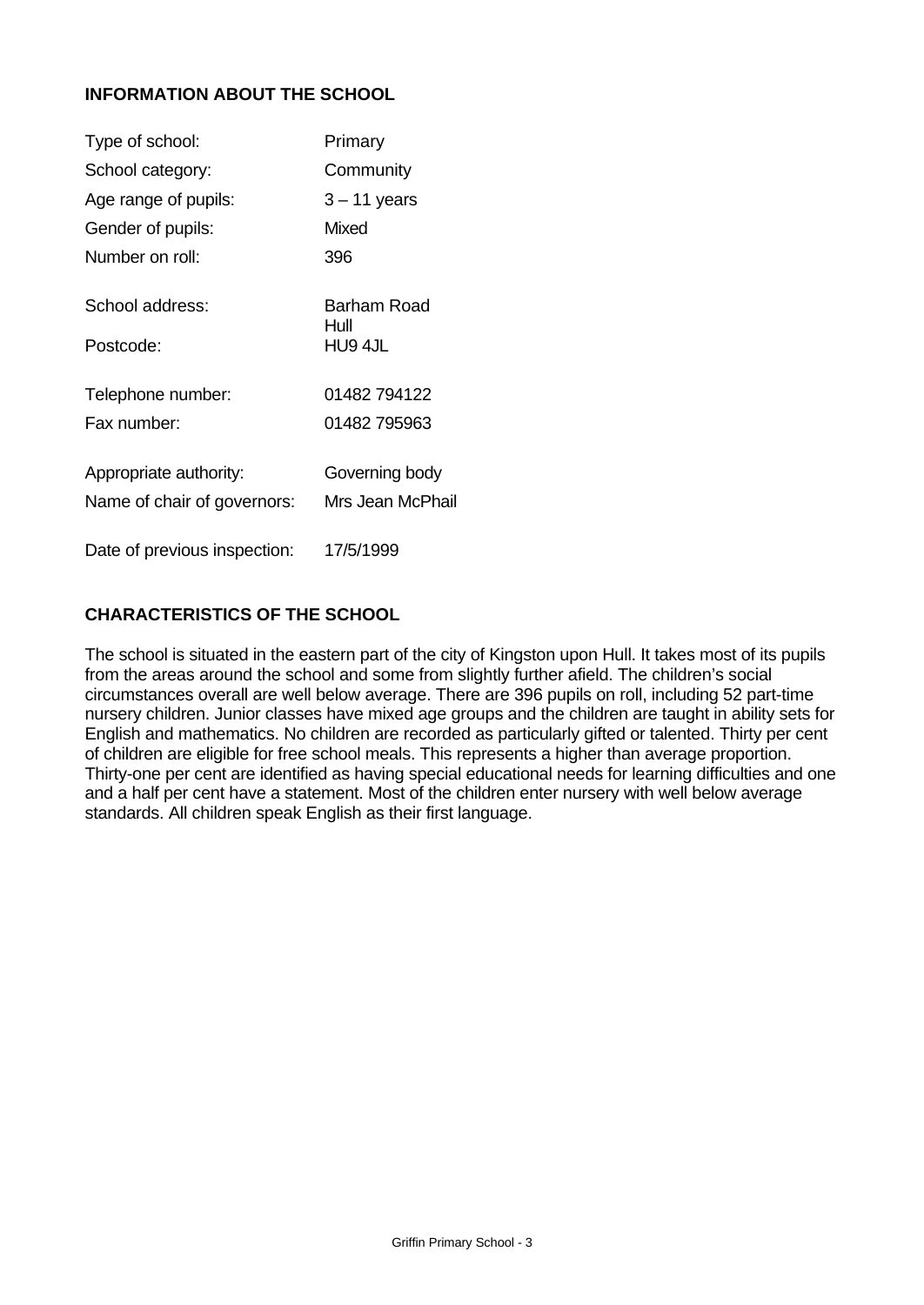# **INFORMATION ABOUT THE INSPECTION TEAM**

| Members of the inspection team |                         |                | <b>Subject responsibilities</b>                                                      |
|--------------------------------|-------------------------|----------------|--------------------------------------------------------------------------------------|
| 4275                           | Joyce Taylor            | Lead inspector | Mathematics, physical education                                                      |
| 13874                          | Jane Chesterfield       | Lay inspector  |                                                                                      |
| 4975                           | David Dodds             | Team inspector | Science, information and<br>communication technology, design<br>and technology       |
| 22967                          | <b>Muriel Griffiths</b> | Team inspector | English, religious education, art and<br>design, music, special educational<br>needs |
| 32508                          | Lucy Connolly           | Team inspector | History, geography, Foundation<br>Stage                                              |

The inspection contractor was:

Wessex Education Limited

3 Greenacres Puddletown **Dorchester** Dorset DT2 8GF

Any concerns or complaints about the inspection or the report should be made initially to the inspection contractor. The procedures are set out in the leaflet *'Complaining about Ofsted Inspections'*, which is available from Ofsted Publications Centre (telephone 07002 637833) or Ofsted's website (www.ofsted.gov.uk).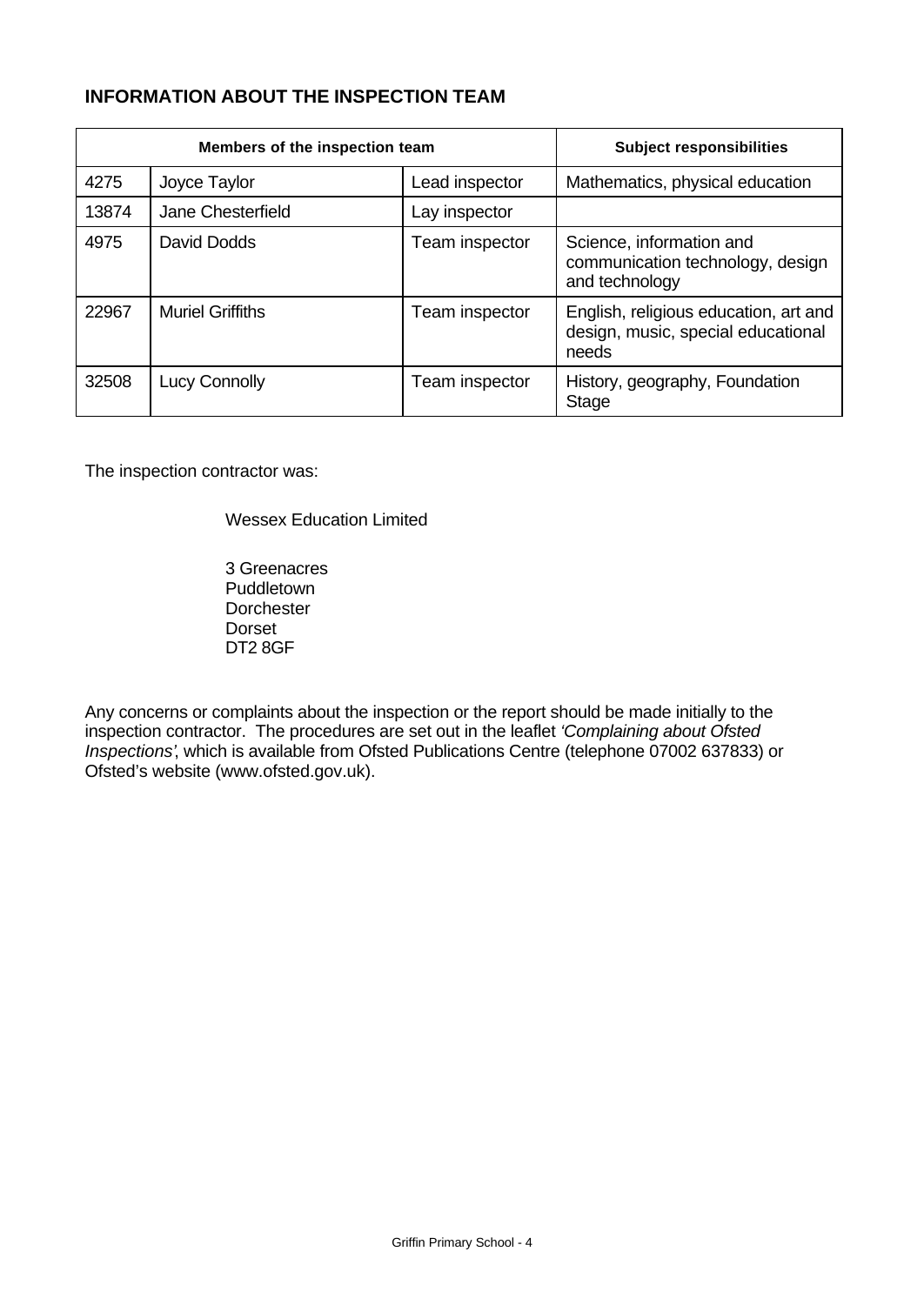# **REPORT CONTENTS**

|                                                                                                                                                                     | Page |
|---------------------------------------------------------------------------------------------------------------------------------------------------------------------|------|
| <b>PART A: SUMMARY OF THE REPORT</b>                                                                                                                                | 6    |
| <b>PART B: COMMENTARY ON THE MAIN INSPECTION FINDINGS</b>                                                                                                           |      |
| <b>STANDARDS ACHIEVED BY PUPILS</b>                                                                                                                                 | 8    |
| Standards achieved in areas of learning, subjects and courses                                                                                                       |      |
| Pupils' attitudes, values and other personal qualities                                                                                                              |      |
| <b>QUALITY OF EDUCATION PROVIDED BY THE SCHOOL</b>                                                                                                                  | 10   |
| Teaching and learning<br>The curriculum<br>Care, guidance and support<br>Partnership with parents, other schools and the community                                  |      |
| <b>LEADERSHIP AND MANAGEMENT</b>                                                                                                                                    | 14   |
| PART C: THE QUALITY OF EDUCATION IN AREAS OF LEARNING,<br><b>AND SUBJECTS</b><br>AREAS OF LEARNING IN THE FOUNDATION STAGE<br><b>SUBJECTS IN KEY STAGES 1 AND 2</b> | 16   |
|                                                                                                                                                                     |      |
| <b>PART D: SUMMARY OF THE MAIN INSPECTION JUDGEMENTS</b>                                                                                                            | 26   |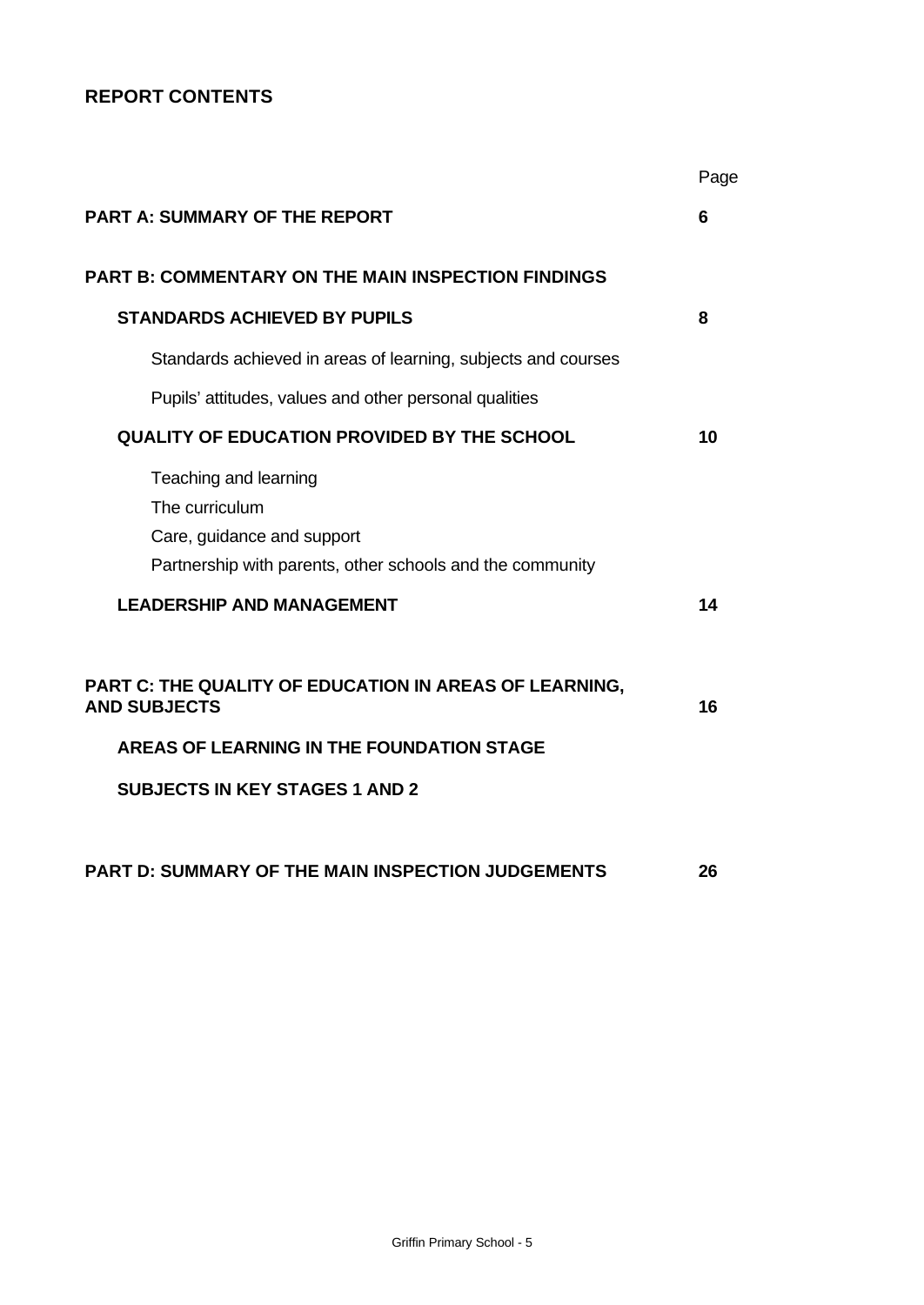# **PART A: SUMMARY OF THE REPORT**

# **OVERALL EVALUATION**

The school provides a **satisfactory** education for its pupils. Standards, although below average, are rising. The teaching is good overall and children achieve well in English and mathematics. The leadership is satisfactory and management is good. The school provides **satisfactory** value for money.

The school's main strengths and weaknesses are:

- Very good assessment of the children's work is helping to raise standards.
- Provision for pupils with special educational needs is very good but the potentially higher attaining children do not always reach the standards they could.
- Standards are above average in art and design.
- Teaching is particularly good in the nursery and in years 5 and 6.
- Children enjoy coming to school and behave well.

Overall the standards are not as high as they were and, although the school shows strong recent signs of improvement, there has been an unsatisfactory dip in provision since the time of the last inspection. There has been a considerable disruption to staffing in years 3 to 6. This has now steadied. New strategies for raising standards have been introduced and are having a good impact. The other previous key points for development have been given good attention. Resources are now good in information and communication technology (ICT) and standards have risen. However, further improvements in ICT are needed to ensure the children reach the expected standards.

| <b>Results in National</b><br>Curriculum tests at the end |      | similar schools |      |      |
|-----------------------------------------------------------|------|-----------------|------|------|
| of Year 6, compared with:                                 | 2001 | 2002            | 2003 | 2003 |
| English                                                   | F*   |                 | F*   |      |
| mathematics                                               |      |                 |      |      |
| science                                                   |      |                 |      |      |

#### **STANDARDS ACHIEVED**

*Key: A - well above average; B – above average; C – average; D – below average; E – well below average; E\* – in the lowest 5 per cent nationally*

*Similar schools are those whose pupils attained similarly at the end of Year 2.*

The children's achievement is **satisfactory** overall and good in English and mathematics. They enter nursery with well below average standards and although they achieve well, particularly in the nursery, they are unlikely to reach the expected goals for their age by the end of reception. The current year 2 and year 6 children have below average standards in English, mathematics, science and ICT; writing is well below average for year 2 children. The results illustrated in the above grid show that on two occasions year 6 English results were in the lowest five percent nationally. However the decline has been stopped and, apart from writing in year 2, pupils are reaching better standards than in 2003. Standards are above average in art and design. Standards could not be judged in music and physical education. Standards in year 2 are below average in design and technology but, across the school, they are average in all the other subjects. Children with special educational needs achieve well. Those with the potential for higher attainment do not always reach the standards they could.

Children's personal development, including their spiritual, moral, social and cultural development is **good**. Their attitudes to school are good and they behave well. Attendance is **below average** due to a small group of children who are regularly absent.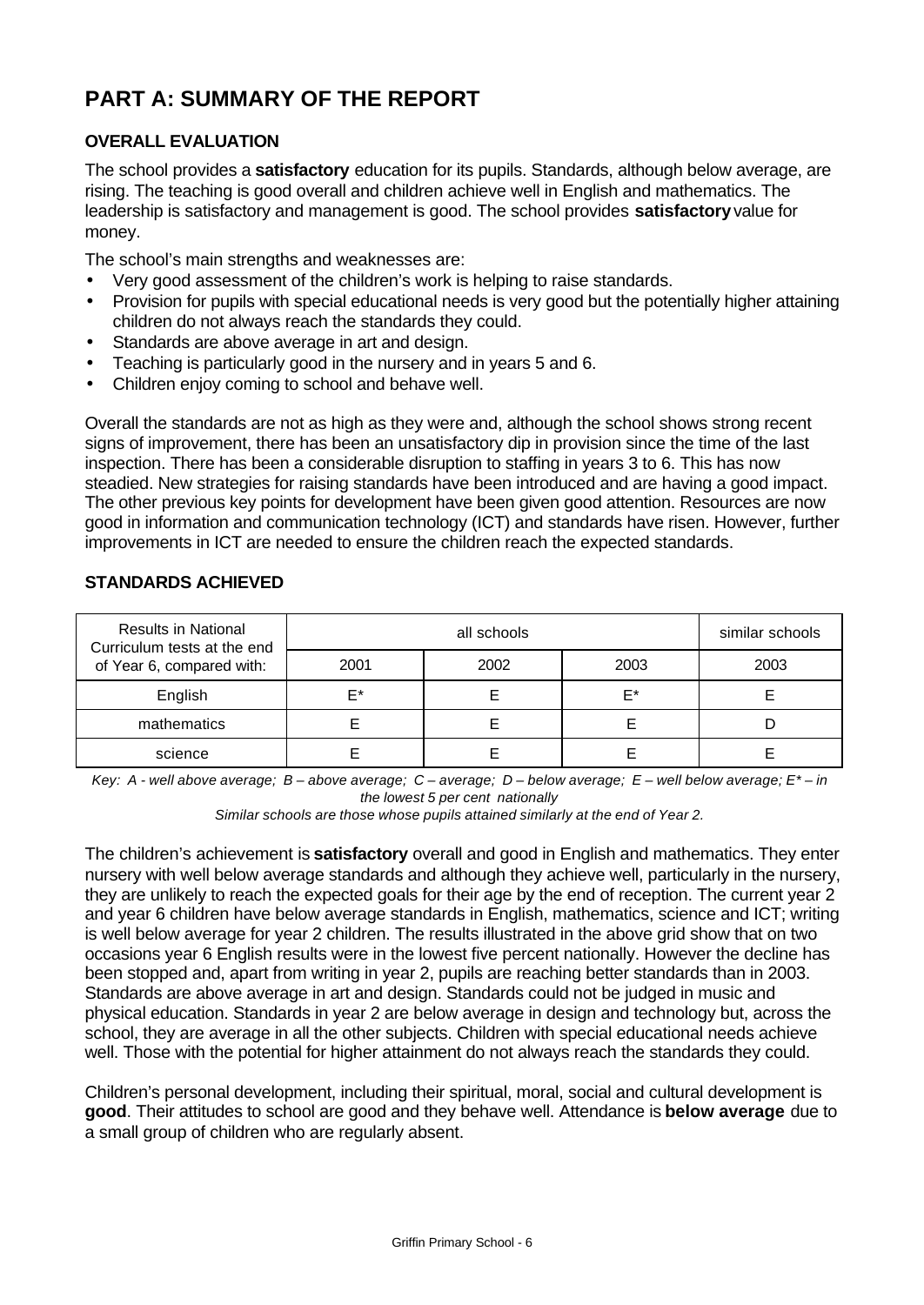## **QUALITY OF EDUCATION**

The quality of education provided by the school is **satisfactory** overall. Overall, teaching is **good** and children achieve well. In the nursery and in years 5 and 6 teaching is particularly effective. Across the school, those with learning difficulties are given good support and achieve well. Those with higher attainment are not always challenged sufficiently but when they are they move forward at a particularly fast pace. All teachers use assessments very effectively and the rate of children's progress is monitored and promoted. Classroom assistants provide good support. The curriculum is good in the nursery and for English and mathematics across the school. The children in year 1 experience too abrupt a change from their reception curriculum and this slows their learning. In science and ICT the children have too few opportunities to independently demonstrate and practice the skills they have learned. Extra activities provided by the school are good.

Care, welfare and safety are satisfactory overall but there are some minor weaknesses such as children moving around school in socks, dogs in the playground and open gates at playtime.

#### **LEADERSHIP AND MANAGEMENT**

The leadership and management are **satisfactory** overall. The headteacher manages the school well. During the past year, clear and decisive strategies have moved the school forward and improved children's learning. The headteacher has managed, despite considerable staffing difficulties, to put plans for improving standards into practice. The work of the school is evaluated accurately but some concerns, for example the science curriculum and provision for year 1 children, have not been given sufficient attention. The senior staff support the school well in implementing new initiatives and guiding colleagues towards improvements. Governors ensure the school complies with legal requirements. They provide the school with strong support and work effectively on the school's behalf.

#### **PARENTS' AND PUPILS' VIEWS OF THE SCHOOL**

Parents are happy with the work of the school and feel staff have the children's welfare and learning at heart. Children like the school and enjoy their lessons. They work hard and are happy to talk about what they are learning.

#### **IMPROVEMENTS NEEDED**

The most important things the school should do to improve are:

- Raise standards in English and mathematics.
- Ensure the children experience the full science and ICT curriculum.
- Provide more challenging tasks for higher attaining children.
- Improve provision for year 1 children.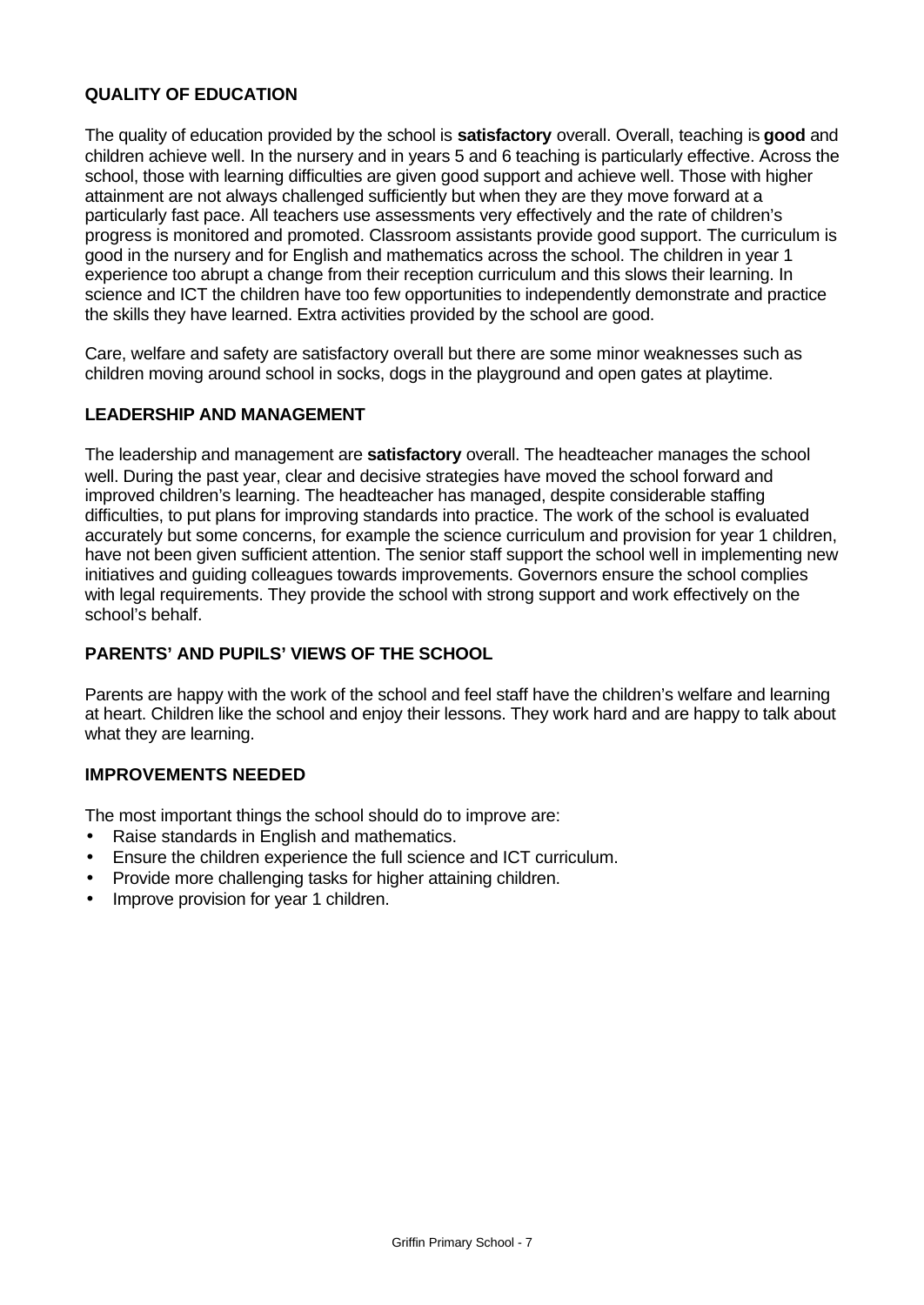# **PART B: COMMENTARY ON THE INSPECTION FINDINGS**

# **STANDARDS ACHIEVED BY PUPILS**

## **Standards achieved in areas of learning, subjects and courses**

By the end of reception, year 2 and year 6, standards are below average overall and above average in art and design. The children achieve well in the nursery and in English and mathematics as they move through the rest of the school. In the other subjects achievement is satisfactory.

#### **Main strengths and weaknesses**

- Standards are improving and the children's achievement is noticeably better than last year.
- Children with special educational needs achieve well but some potentially higher attaining children have not made enough progress in mathematics, science and ICT.

#### **Commentary**

- 1. The children start school with standards that are well below average in all areas of learning. They are immature and find settling down to learn difficult. Achievement for the nursery children is good and in reception they build steadily on earlier learning. When they leave reception children have not reached the expected levels in any areas of learning but they have made satisfactory progress overall.
- 2. When children enter year 1 some have had three terms in reception but others only one or two. They move directly into a more formal curriculum than they have been used to. For many this abrupt change is difficult to manage and slows progress. More than 60 per cent of the year 1 children have special educational needs. These children are making good progress although some learning difficulties are linked to them being given inappropriate literacy and numeracy tasks. Teachers try to support their learning through practical tasks but more than half the children still have below average standards. In year 2 the children have achieved well in English and mathematics but their achievement is unsatisfactory, overall, in science. Standards have improved in year 2 when compared to previous years. In 2003 standards were well below average in reading, writing, mathematics and science. Too many children were unable to reach average standards and some fell well below. However, in reading and mathematics an average proportion of children reached higher levels when compared with schools in similar circumstances. The school has worked hard and successfully to improve the proportion of children who reach average standards and now almost three quarters are at this level apart from in writing. The proportion reaching higher levels has fallen slightly. These children are not always given tasks that will move them forwards quickly enough. While standards are generally below average the school's adoption of a rigorous assessment strategy has positively influenced teaching and learning and is leading to improvements.

| Standards in: | School results | National results |
|---------------|----------------|------------------|
| reading       | 13.9 (14.5)    | 15.7 (15.8)      |
| writing       | 13.0(13.0)     | 14.6 (14.4)      |
| mathematics   | 13.6(15.0)     | 16.3 (16.5)      |

*Standards in national tests at the end of Year 2 – average point scores in 2003*

*There were 42 pupils in the year group. Figures in brackets are for the previous year*

3. In 2003, the year 6 children reached standards that were well below average in mathematics and science and were in the lowest five per cent nationally in English. The children made unsatisfactory progress during their time in the junior classes. Several factors account for this.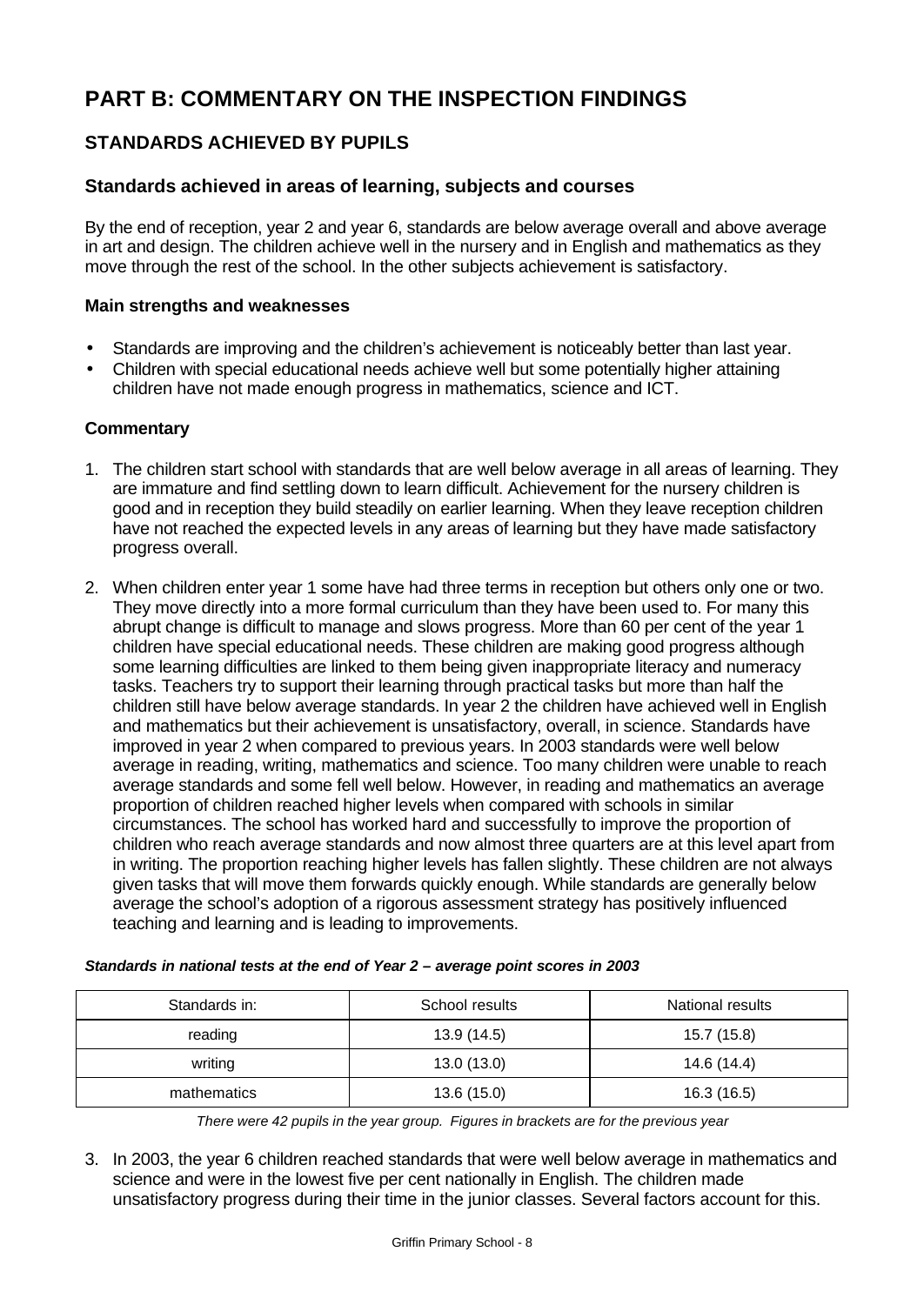Teams of teachers, first in years 3 and 4 and subsequently in years 5 and 6, changed considerably. Permanent teachers were replaced by temporary or inexperienced staff. As a result, standards fell from those that compared with similar schools to a lower level. Good management of the staffing situation has resolved this problem. The current year 6 children are reaching higher standards than before. Currently, about 70 per cent of these children are reaching average, or better, standards in English, mathematics and aspects of science. This is a considerable improvement in English and a respectable improvement in mathematics. However, across the school, the children have insufficient opportunity to use their science skills in investigation and problem solving situations. Standards in this aspect of the subject are well below average. In learning and recalling scientific information the children show average standards overall.

| Standards in: | School results | National results |
|---------------|----------------|------------------|
| English       | 23.2(25.1)     | 26.8 (27.0)      |
| mathematics   | 24.9 (25.2)    | 26.8 (26.7)      |
| science       | 26.5(26.3)     | 28.6 (28.3)      |

#### *Standards in national tests at the end of Year 6 – average point scores in 2003*

- 4. Standards in ICT have improved since the last inspection although they are below average by year 2 and by year 6 the children, especially in years five and six, are making up lost ground. Good, new resourcing and a well informed co-ordinator are improving provision and raising standards. Insufficient work was seen to form an overall judgement about standards in physical education and music. In most other subjects, the children in years 2 and 6 reach average standards, and are above average in art and design. In design and technology the year 2 children's standards are below average and they have not achieved well enough this year.
- 5. The school has a high proportion of children with special educational needs. These children achieve well throughout the school. They make good progress towards the targets set in their individual education plans.

#### **Pupils' attitudes, values and other personal qualities**

Children's attitudes and behaviour are **good.** Their social and moral development are also **good,** while their spiritual and cultural development are **satisfactory**. Punctuality is **satisfactory**, but attendance is **unsatisfactory**.

#### **Main strengths and weaknesses**

- Children behave well in class and around the school.
- Good support promotes children's moral development.
- Extra activities help them to develop well socially.
- A number of families do not send their children to school regularly or on time.
- 6. Children enjoy coming to school, are interested in their lessons and are ready to learn, particularly in years 3 to 6 and the nursery. In reception and years 1 and 2, they are sometimes lethargic in the mornings and restless in the afternoon. Consequently they find it hard to concentrate on their work. Thanks to the hard work of the school, behaviour is good, and those children who need help to keep them on track are well provided for. Support strategies, such as the discussion sessions and groups for children to discuss personal issues, are successful in motivating the children involved and giving them an incentive to behave as well as they can. There is a thoughtfully planned personal, social, health and citizenship education (PSHCE) programme. This provides all children with the chance to think about how they could and should

*There were 50 pupils in the year group. Figures in brackets are for the previous year*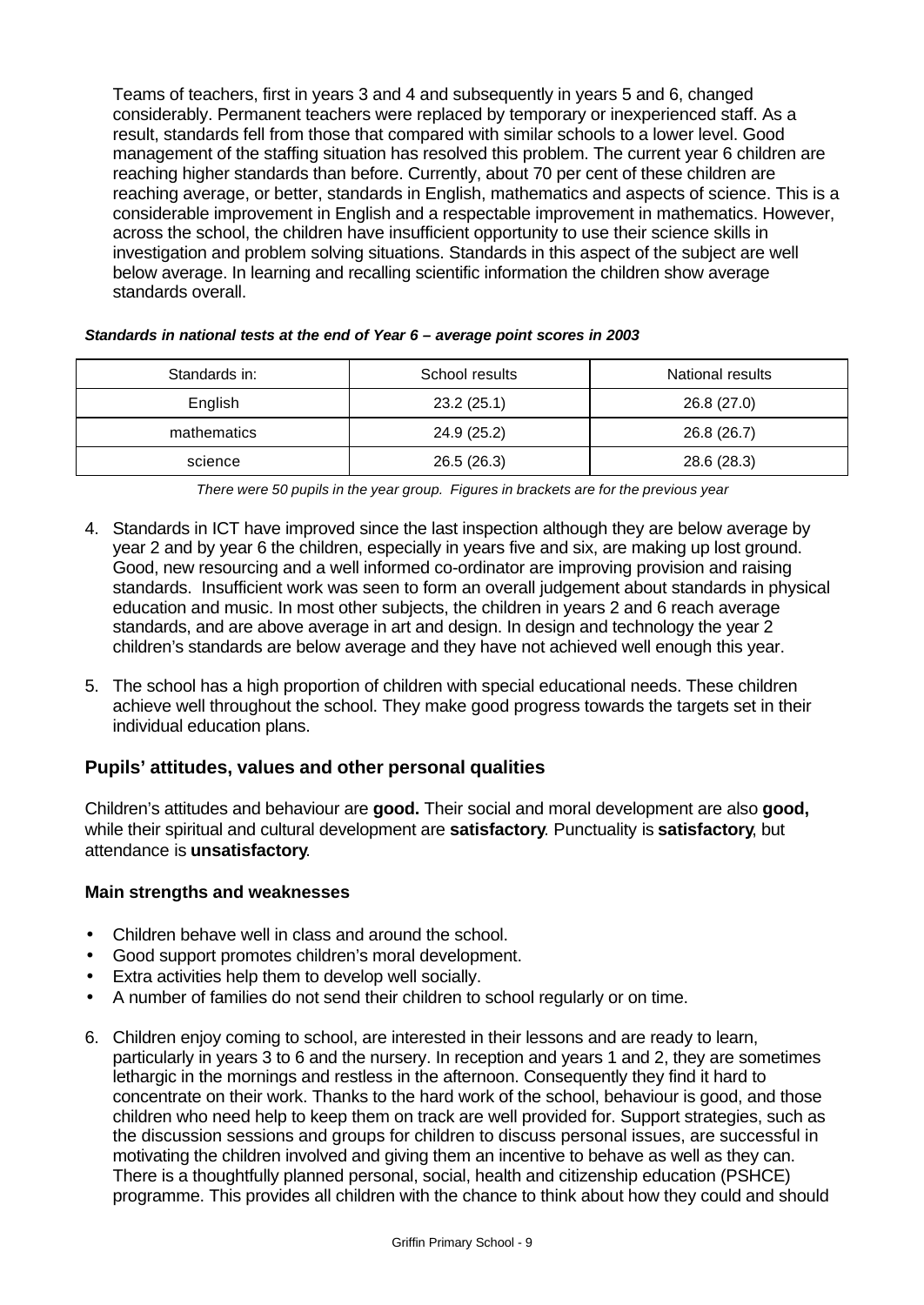behave in different situations and gives them the confidence to stick to the decisions they make. While there have been seven temporary exclusions this year this is a big improvement on the year before.

# **Exclusions**

#### *Ethnic background of pupils Exclusions in the last school year*



*The table gives the number of exclusions, which may be different from the number of pupils excluded.*

- 7. Children have many opportunities to develop their social skills and talents through the wide range of clubs and activities the school offers them. As the range is so extensive, from sport and music to problem solving and cooking, it means that most are able to find something that they like and are good at. This helps them to feel proud of themselves and of what they can achieve. The number of visitors invited to the school is also considerable and opens up to children a view of the community they live in and the wider society beyond that. Organisations such as the conservationists the 'Green Gladiators', or the 'Captain Kipper' drugs awareness roadshow bring relevant issues to life for the children. This makes important themes more memorable for them.
- 8. The level of attendance at the school is unsatisfactory, mainly because of a handful of families whose children are regular absentees. The school is good at monitoring and chasing up poor attendance, but it does little to raise the profile of attendance amongst children and parents generally. There are no inter-class leagues, for example, to keep the issue at the forefront of children's minds and newsletters are sent too infrequently for reminders to parents to be effective.

#### *Attendance in the latest complete reporting year (%)*

| Authorised absence |     | Unauthorised absence |     |
|--------------------|-----|----------------------|-----|
| School data        | 6.3 | School data          | 0.5 |
| National data      | 5.4 | National data        | 0.4 |

*The table gives the percentage of half days (sessions) missed through absence for the latest complete reporting year.*

# **QUALITY OF EDUCATION PROVIDED BY THE SCHOOL**

The school provides a **satisfactory** quality of education with several aspects that are good. **Good teaching** provides the children with interesting and well planned lessons. In science and ICT restricted provision limits children's opportunities for independent study.

# **Teaching and learning**

Teaching and learning are good overall. They are usually very good in the nursery and in years 5 and 6 and good in years 3 and 4. Teaching is generally satisfactory in reception and years 1 and 2.

# **Main strengths and weaknesses**

• Children with special educational needs and those whose standards are just below average are given good opportunities to learn well; those with the potential to reach higher levels are not always given challenging enough work.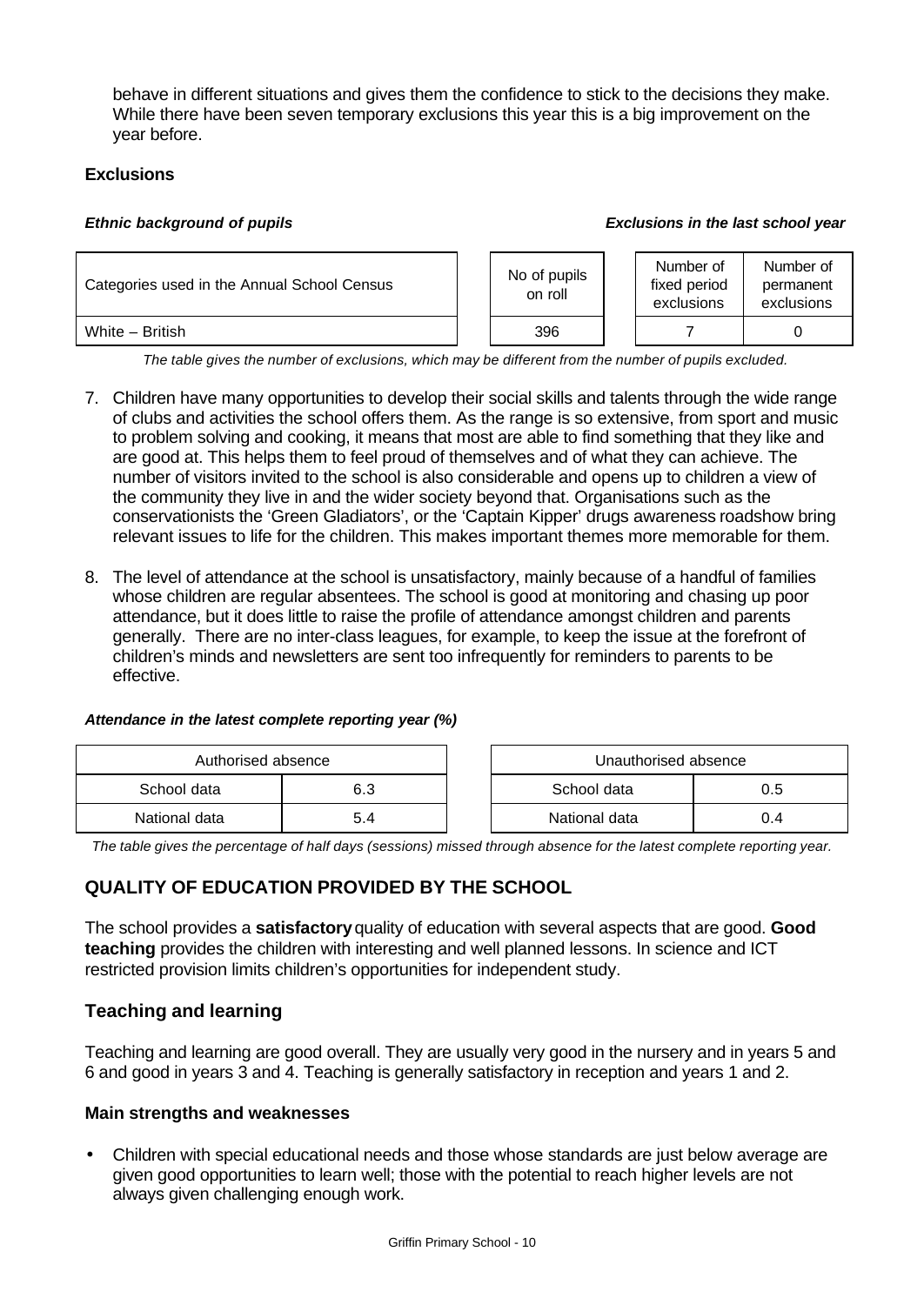- Assessment is used very well to increase the rate of progress.
- Children's learning is developed well through talk with partners and class discussion.

## **Commentary**

- 9. Overall, teaching is good and in the nursery and years 5 and 6 it is very good. Senior staff are particularly skilled teachers and are very good examples to others. There are children with behavioural difficulties in almost all classes and teachers develop good relationships with them and build up their confidence.
- 10. Teaching in nursery and reception provides children with a secure start. In the nursery immature and anxious children are settled quickly and encouraged to explore the resources. By the time they leave for reception they show confidence and enthusiasm for learning and have achieved well. In reception the children learn steadily but without the same level of liveliness as in the nursery. In years 1 and 2 teaching is satisfactory. It is strongest in aspects of English where teachers show a clear grasp of the stages children move through and ensure that they make good progress in reading, speaking and listening. There is less clarity in teaching writing in reception and in years 1 and 2 where the children do not learn so well. Most children learn well in mathematics but the higher attaining children often work at the same tasks as others and teachers do not ensure they make fast enough progress.
- 11. Senior teachers give very good support to children with special educational needs and to those whose standards are just below average in years 3, 5 and 6. They are very skilled at helping children who are unsettled or who find new learning particularly difficult. Calm and considered teaching ensures these children learn well and make good progress. The average and higher attaining children are taught well in English. Their work is challenging and there are many opportunities for children to talk about their work; they happily explain what they think and how they reached their conclusions. In mathematics average children are taught well and make particularly good progress. The children talk confidently about their work and are pleased with their achievements. Teachers are not so adept at challenging the potentially highest attaining children in mathematics. Whilst this is done well in year 5, children in other year groups could work faster and make more progress.
- 12. The assessment of children's progress is generally very thorough. In the reception classes it is satisfactory, as the data is not used consistently to plan for further learning. In the other classes it is very good, with information being used effectively in years 1 and 2 and very effectively in years 3 to 6 to plan children's learning in English and mathematics. Each term teachers chart the progress children have made and check if it is fast enough. Ensuring children maintain a good rate of progress has raised standards and led to good achievement in these subjects. The very effective assessment systems help the school to monitor how quickly children are learning and support teachers in planning accurately for the next tasks, although this is not so thorough for writing in year 2. Science assessments are developing along these lines but are not yet so effective for all aspects of the subject. Procedures for assessment in other subjects are still at an early stage of development.
- 13. Classroom assistants provide effective support and help children achieve well in learning basic skills. The provision for the teaching of children with special educational needs is very good. There is good implementation of the well-written individual education plans, which show the small steps required for the children to make progress.

#### *Summary of teaching observed during the inspection in 45 lessons*

| Excellent | Very good | Good     | Satisfactory | Unsatisfactor | Poor   | Very Poor |
|-----------|-----------|----------|--------------|---------------|--------|-----------|
| $0(0\%)$  | 11 (24%)  | 12 (28%) | 20 (44%)     | 2(4%)         | 0 (0%) | $0(0\%)$  |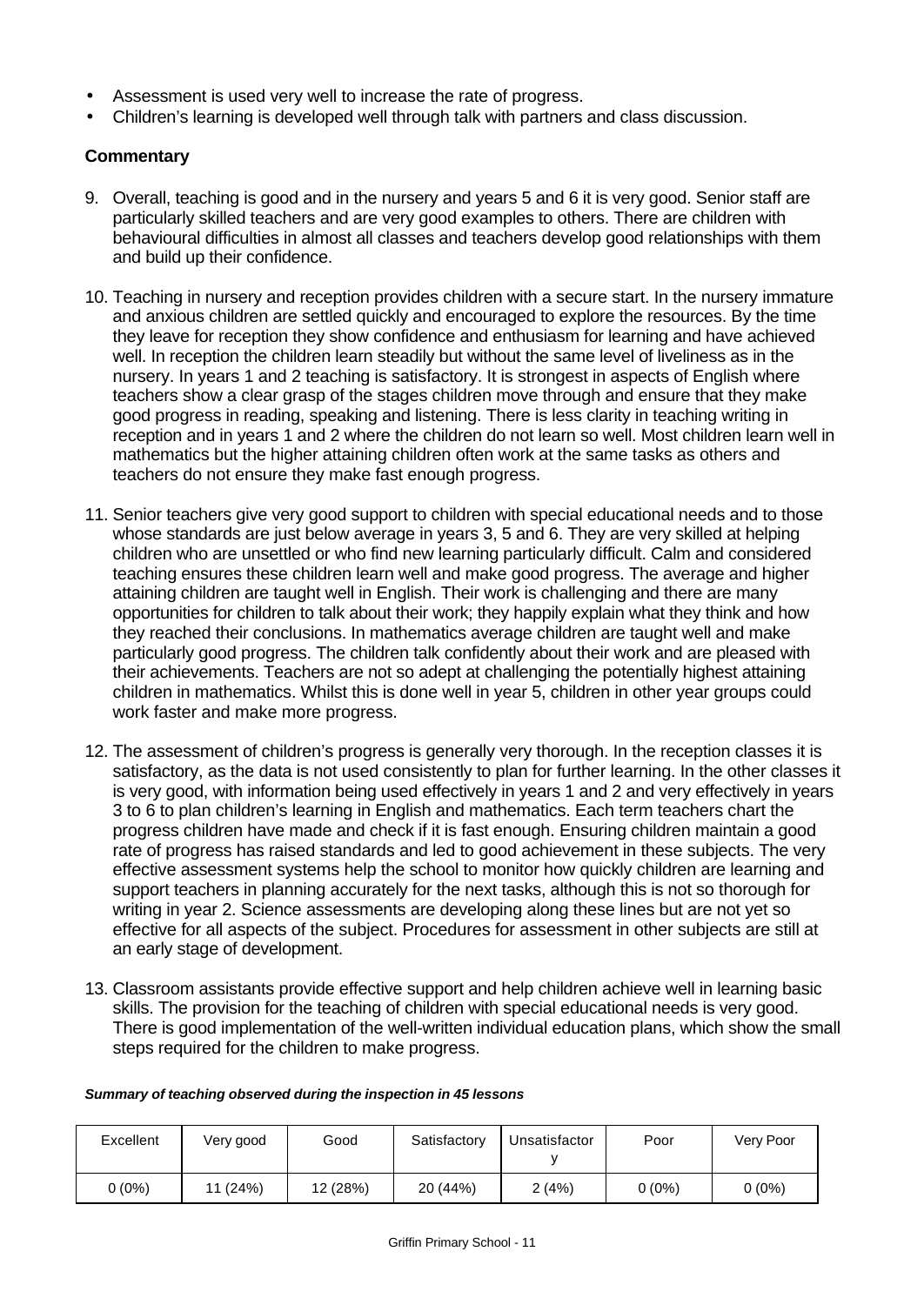*The table gives the number of lessons observed in each of the seven categories used to make judgements about lessons; figures in brackets show percentages where 30 or more lessons are seen.*

# **The curriculum**

The curriculum is **satisfactory**, with strengths in the nursery and for children with special educational needs. The school provides a very good range of extra activities outside lessons.

#### **Main strengths and weaknesses**

- Provision in the nursery is very good.
- Very good opportunities are provided to extend the learning outside lessons, and interesting visits and visitors help to bring the curriculum alive.
- There is unsatisfactory provision for science and ICT, as the children have too few opportunities to learn from real situations.
- The strong provision for special education needs includes very good systems to evaluate, review and monitor progress.
- Carefully planned PSHCE helps boost children's self-esteem.

# **Commentary**

- 14. Learning opportunities for children in the nursery are very good and are satisfactory in reception. When children move from reception to year 1 the curriculum suddenly becomes much more formal and this unnecessarily interrupts their steady learning. Provision is good for English and mathematics. The provision for science is unsatisfactory because the children are not given sufficient opportunities to show their independence or to plan their own investigations. In ICT, whilst the skills are taught soundly, and sometimes well, children are provided with too few opportunities to use their skills in other subjects. The school has not yet sufficiently developed uses of ICT to support learning across the curriculum.
- 15. The provision for out-of-school clubs is particularly good and many staff give very generously of their time. There are clubs for music, ICT, sports, French, cookery, science and a drum club. Most are for the older children and membership overall includes all of the children in years 3 to 6. The younger children also have additional experiences. Year 2 pupils participated in a 'European week' when they became 'Spanish' for a week - speaking, eating, and experiencing the cultures of that country. In music they have many opportunities to listen to live performances from a steel band, to a 'Drumming Man' and a 'Travelling Tuba'. An early years initiative has brought an exciting range of curriculum activities for the youngest children. The programme of visitors and events for each year group is impressive and supports learning in many subjects as well as aspects of personal growth.
- 16. While accommodation and resources are satisfactory overall, there is particularly good provision in ICT, both with the new purpose-built suite and the interactive board facility in the library. This provision is making a positive impact on the children's achievement.
- 17. The PSHCE curriculum has been well structured across the school. It aims to help children have the confidence to make well-informed decisions about the things that happen to them in their lives. Sex and drugs education are sensitively taught.
- 18. The curricular provision for children with special educational needs is good. The school ensures that all these children are included in all aspects of the curriculum, by providing well-informed and effective support and carefully written individual education plans.

# **Care, guidance and support**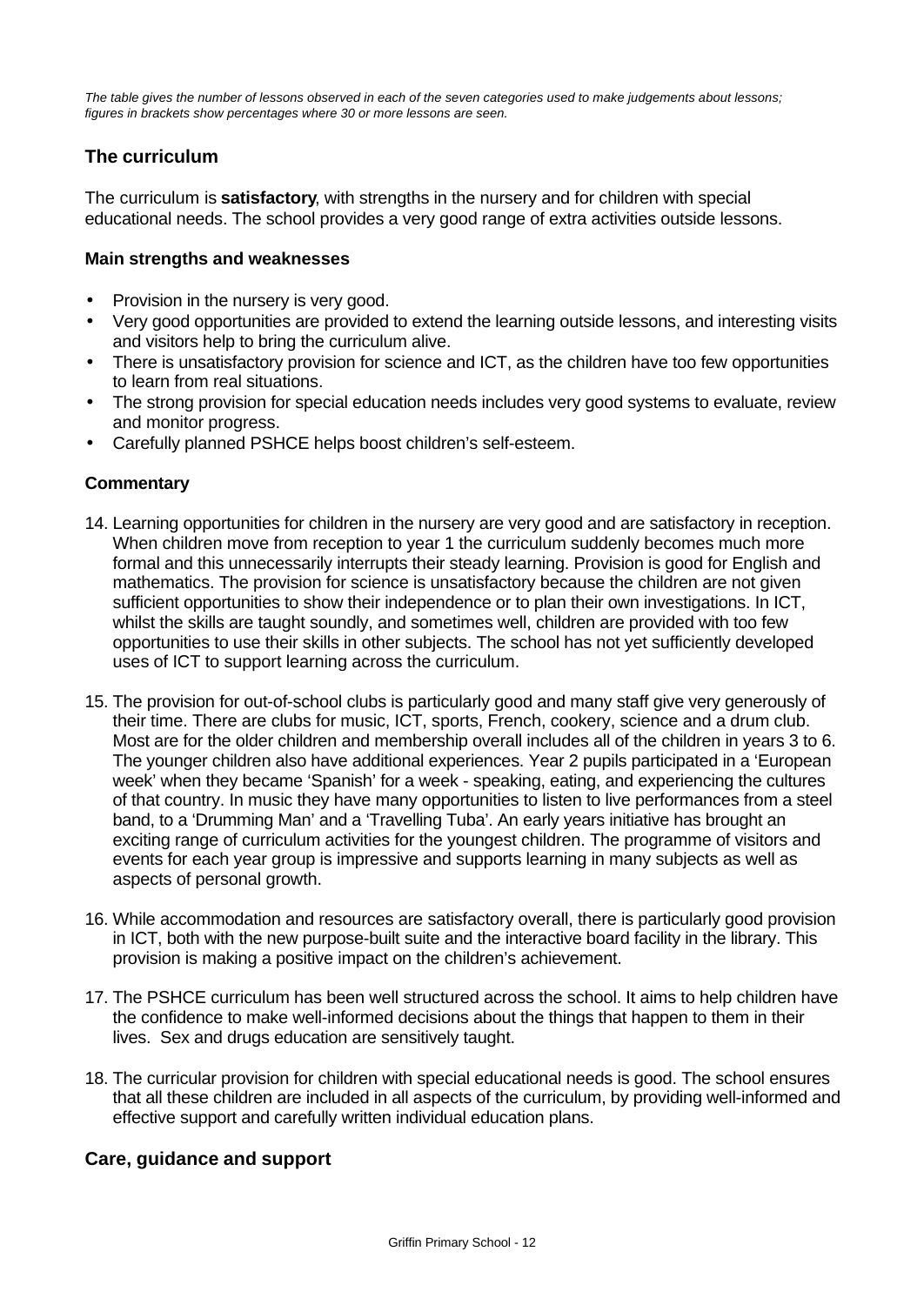Care and welfare are **satisfactory.** Support and guidance are **good.** Involvement of children in the work of the school is **satisfactory.**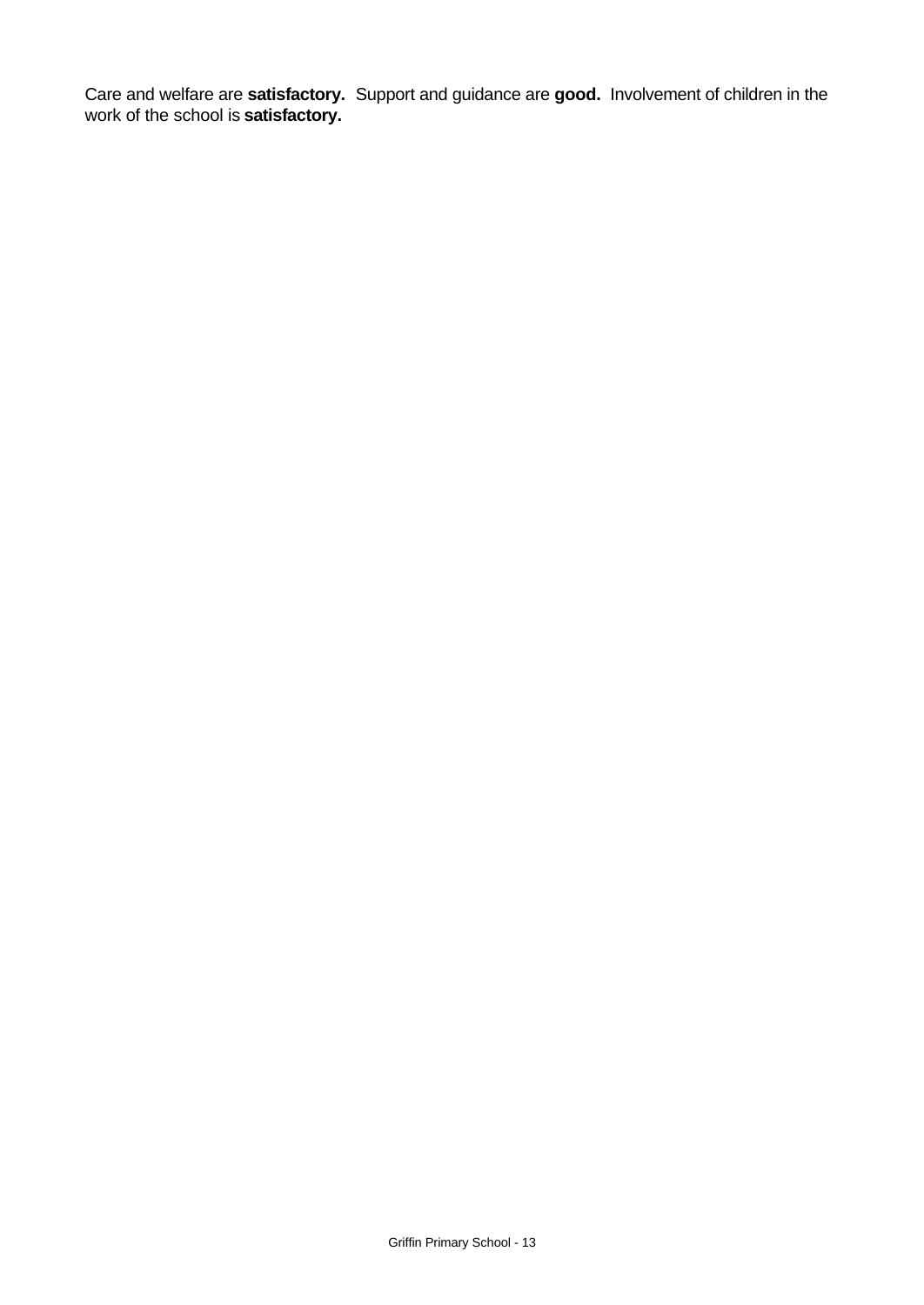#### **Main strengths and weaknesses**

- Relationships between children and adults are good at all levels.
- The structures for supporting children are strong.
- Attention to health and safety is not always good enough.

#### **Commentary**

- 19. The very positive way in which staff treat children ensures that they feel secure and settled in school. Good induction for nursery children means that they are soon at home and happy in their new surroundings. In the main school, staff have a consistent approach to managing behaviour and dealing with problems. Special needs support for those who find it hard to behave well is especially strong. At lunchtimes teaching assistants provide continuity for children as they work alongside midday supervisors to make sure that this daily routine runs smoothly. Outside children have plenty of space to play, but the playgrounds are undeveloped with no equipment and few seating areas. This means that playtimes can be an uncomfortable experience for some, and explain the concerns of a number of parents and children about behaviour and bullying.
- 20. In several respects the school does not put children's health and safety first. It does not properly enforce its rule that children must wear suitable indoor shoes. Many wear sandshoes, slip on mules, slippers, or simply walk round in their socks. All of these options pose a safety risk. The school also allows parents to bring dogs onto the premises, and this poses a risk to children's health.
- 21. Although teachers always listen to children and are sympathetic to their individual concerns, there is no process for consulting them about how to improve their school or for making their ideas become a reality. There is no school council but the oldest children act as house captains.

#### **Partnership with parents, other schools and the community**

Links with parents, other schools and the community are **satisfactory**.

#### **Main strengths and weaknesses**

- Parents are happy with the school and get on well with staff.
- Close links are fostered in the nursery.
- Information for parents could be improved.

#### **Commentary**

- 22. Relationships between staff and parents are good. Teachers and support staff are readily accessible to parents at the beginning and end of the day, and are always happy to discuss any concerns they may have. In the nursery and reception classes particularly the start of the session is a relaxed and comfortable time as parents bring in their children and chat to the staff. The nursery works hard to involve parents in their children's learning. Staff send home children's files each week so that the children can share with their families what they have done and parents can see how they are getting on. Parents are given regular opportunities to be involved in the discussions about the individual education plans of pupils with special educational needs.
- 23. Communication with parents is satisfactory. Newsletters are only sent once a term however parents find the curriculum information is useful. Additional letters keep parents informed about on-going events. Reports give a clear picture to parents of how well their children are doing but are often written in jargon rather than plain English. Teachers indicate the national curriculum level the child is working at, and this is further explained during the autumn meeting for parents.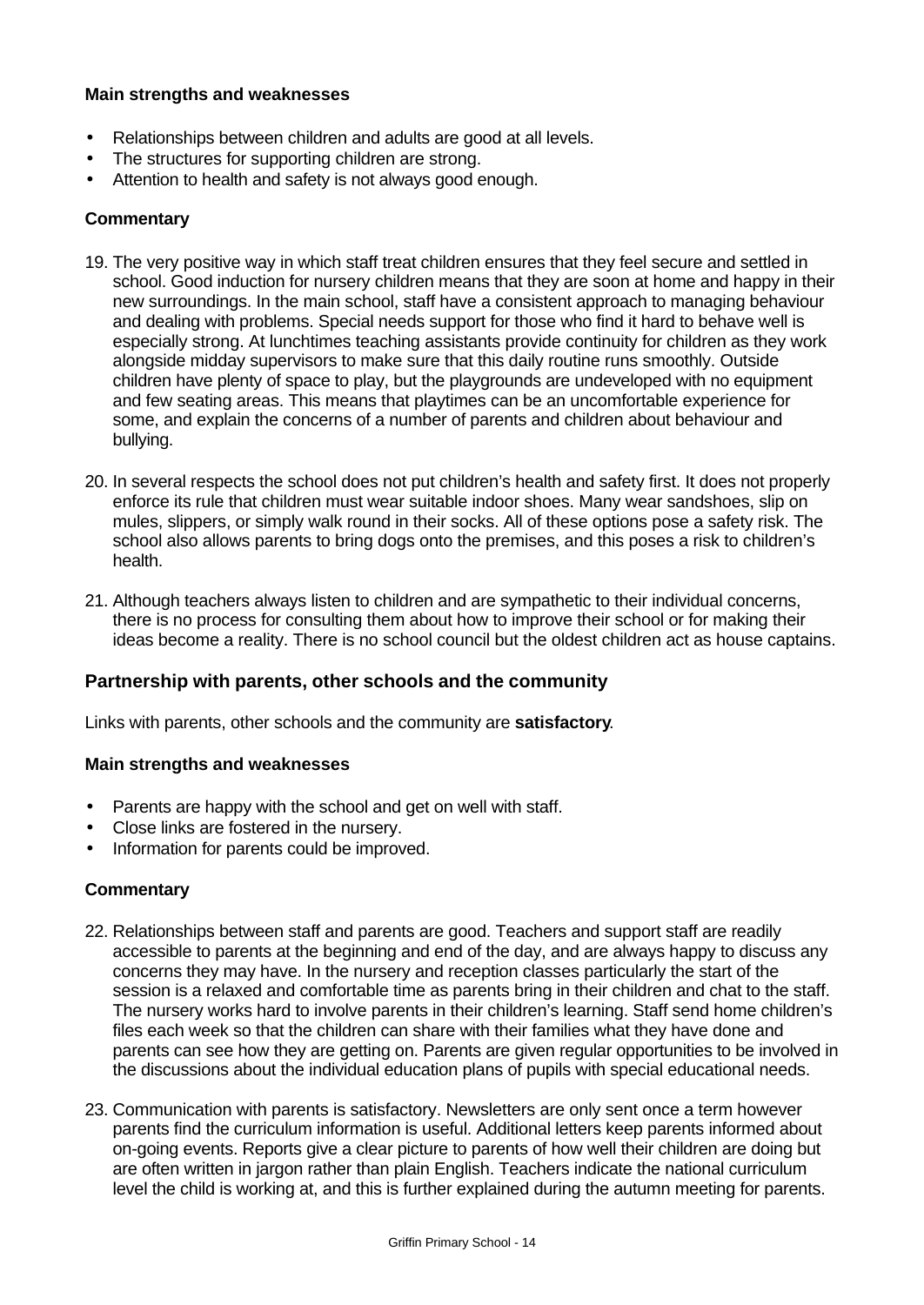There is little going on for parents by way of meetings or events at the school so they are not actively encouraged to get involved in school life.

# **LEADERSHIP AND MANAGEMENT**

Leadership and management are **satisfactory** overall. Leadership is **satisfactory**, the headteacher manages the school **well** and governors provide **good** support.

#### **Main strengths and weaknesses**

- Staffing difficulties have been resolved successfully.
- The headteacher has responded effectively to the school's identified weaknesses and has managed improvements well.
- Financial planning is strongly geared towards driving up standards.

#### **Commentary**

- 24. The headteacher has clear and appropriate targets for the school centred on effective teaching and learning and building a strong and reflective staff team. There have been staffing difficulties over the past few years that led to falling standards but these have been overcome. The headteacher and senior staff have recently improved teaching and learning effectively and this is seen particularly in English, mathematics, ICT, art and design, special educational needs, and the nursery. The ICT resources have been considerably improved and are very good. Although children have ground to make up in ICT, they are now achieving well by year 6. A review by the school of the provision in science has revealed a weakness in investigation and problem solving and there are plans to remedy this. Other aspects of this subject have already improved. Several areas for improvement remain. The standards are still below the average for schools in similar contexts and this continues to be the major focus of school development. Standards have improved during the past year because of good teaching. Additionally, the headteacher has used outside support to introduce a very effective assessment strategy that strongly contributes to teachers understanding of how well the children are learning. The school has raised concerns over the abrupt change in provision as children move from reception to year 1 but, as yet, has been unable to ensure these children's needs are accurately met. Minor safety issues also have yet to be resolved.
- 25. The school has thorough strategies for identifying how well it is doing and has accurately identified strategies for development. The headteacher's good management is supported by a growing participation of the fairly recently appointed senior team. This group meets informally but all are thoroughly informed of the school's priorities and effectively support developments. The aspects and subjects they lead are strongly developing areas in the school and their strategies provide good examples to other co-ordinators. Subjects, such as science and ICT, where weaknesses are apparent have been given careful consideration and plans are already in place to ensure the whole curriculum is provided. Good arrangements for staff development, including classroom assistants, ensures all are aware of recent initiatives and can implement them effectively.
- 26. The governing body helps shape the vision of the school well and effectively supports the headteacher and staff. It carries out its duties effectively, and ensures that the school fulfils its statutory duties. The governors have a clear view of the school's strengths and weaknesses and recognise the value of recent improvements. The governing body ensures the finances of the school are used and monitored well and the principles of best value support their decisions well. For example, when the school plans its expenditure the guiding principle is the impact this will have on standards. Recent decisions on the reorganisation of special needs provision, the increase in the number of teaching assistants and the use of the deputy headteacher's time for group work have all been made with this principle in mind.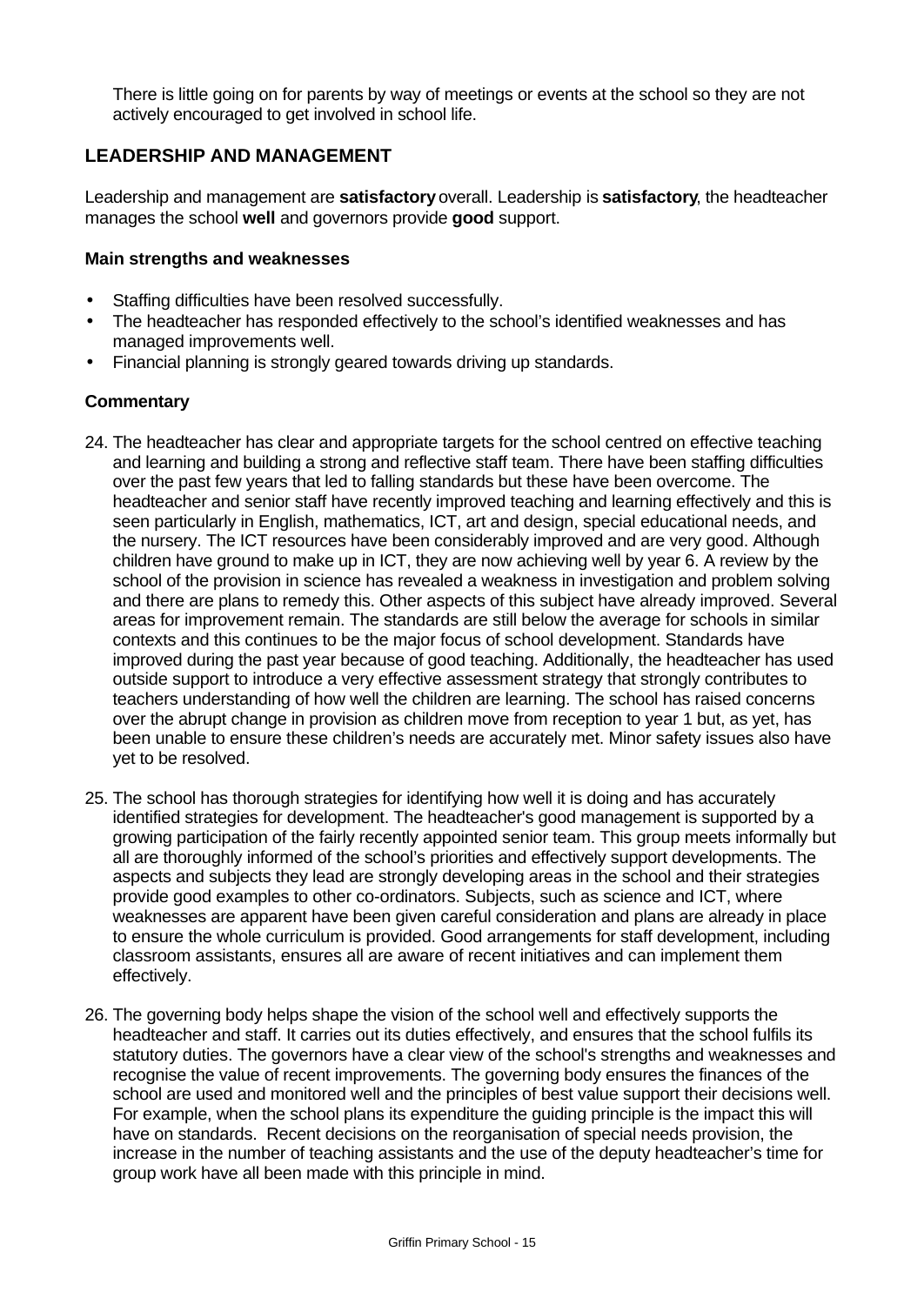# **Financial information**

# *Financial information for the year April 2003 to March 2004*

| Income and expenditure $(E)$ |         |  | Balances (£)                   |
|------------------------------|---------|--|--------------------------------|
| Total income                 | 1000378 |  | Balance from previous year     |
| Total expenditure            | 1038464 |  | Balance carried forward to the |
| Expenditure per pupil        | 2622    |  |                                |

| Income and expenditure $(E)$ |         | Balances (£)                        |       |
|------------------------------|---------|-------------------------------------|-------|
| Total income                 | 1000378 | Balance from previous year          | 91996 |
| Total expenditure            | 1038464 | Balance carried forward to the next | 53910 |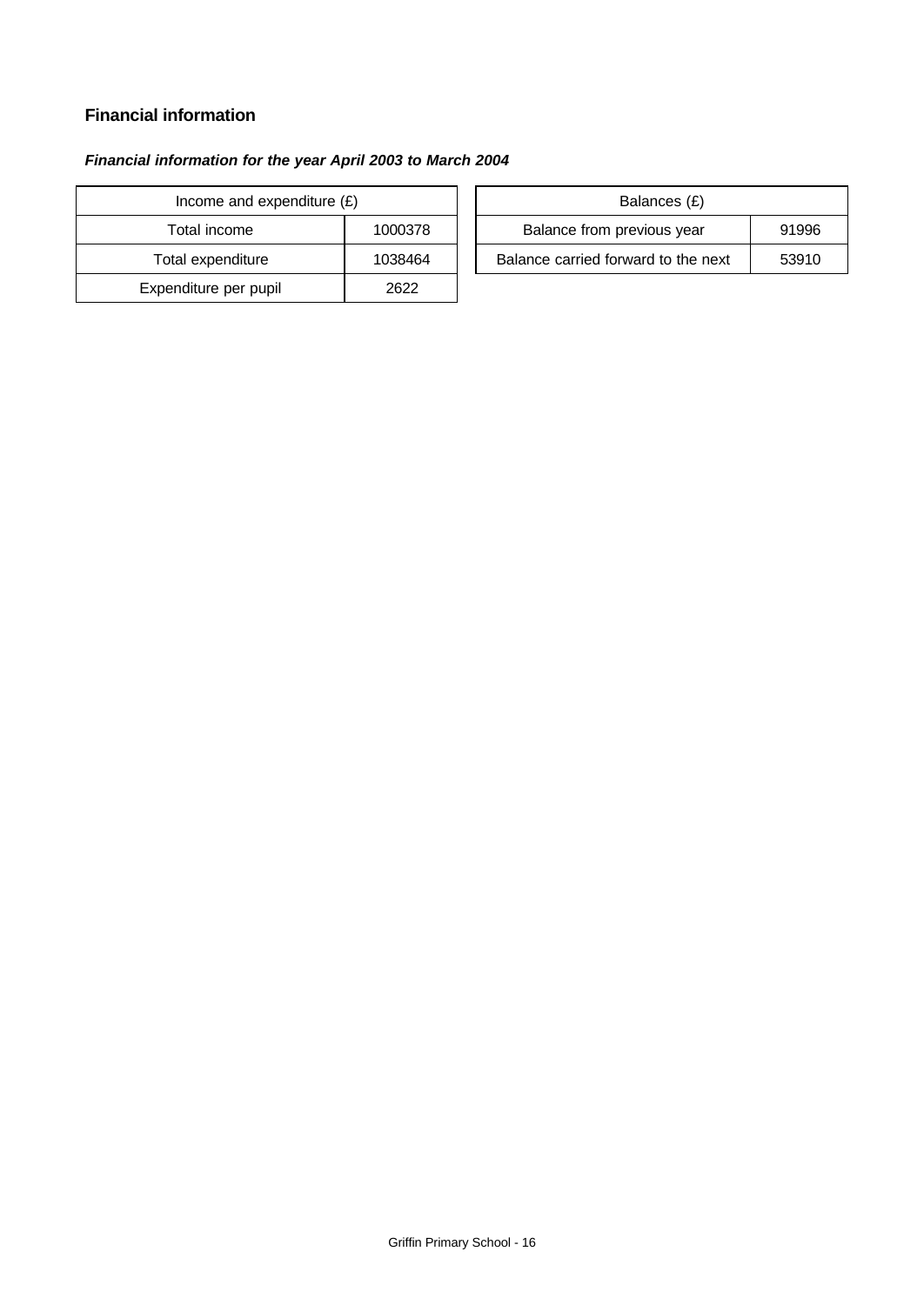# **PART C: THE QUALITY OF EDUCATION IN AREAS OF LEARNING AND SUBJECTS**

# **AREAS OF LEARNING IN THE FOUNDATION STAGE**

The provision for children in nursery and reception classes is **good.**

The overall provision for children in nursery and reception is good and learning is made fun. Children are admitted to the nursery each term and attend on a part-time basis. Transfer to the reception class is either in September, January or April. The attainment on entry into the nursery is well below that of similar aged children in all six areas of learning. Children's literacy and speaking skills and their personal, social and emotional development are particularly low. By the time the children enter the reception class they are still below national expectations and although they make satisfactory progress their standards remain below average when they enter year 1. However, all children achieve well in the nursery because teaching is very good and the curriculum is appropriately planned to provide a wide range of interesting and relevant activities, which match their needs. In reception teaching is satisfactory and the children achieve at a satisfactory rate. Assessment is very good in the nursery and satisfactory in reception. The leadership and management ensures the children achieve well in the nursery but is less effective for the reception children. It is satisfactory overall.

# **PERSONAL, SOCIAL AND EMOTIONAL DEVELOPMENT**

Provision in personal, social and emotional development is **very good**.

#### **Main strengths and weaknesses**

- The children are settled and happy.
- Children develop positive attitudes to learning.
- Behaviour is very good, especially in the nursery.

#### **Commentary**

27. Children are fully engaged by the activities and are doing well in relation to their capabilities. Staff in both the nursery and reception classes work well together as a team and provide a calm, wellordered and secure environment. In all activities, adults encourage children to explore and develop their vocabulary. This has a positive effect upon their learning, helping children to become confident and more articulate. Children learn how to take turns and interact with others. This was particularly evident through role-play in the bear's cave and sand and water play. The staff plan a wide variety of interesting lessons and follow-on activities to engage the children's concentration and imagination. Staff spend time listening to what children have to say and give them praise, encouragement and challenges. This helps children's self esteem and extends their learning whilst supporting good behaviour. They are encouraged to clear away the resources after use, helping them to become independent.

# **COMMUNICATION, LANGUAGE AND LITERACY**

Provision for communication, language and literacy is **good.**

#### **Main strengths and weaknesses**

- Activities are planned well to develop children's skills for speaking and listening.
- Teachers and support staff set good examples as readers and writers.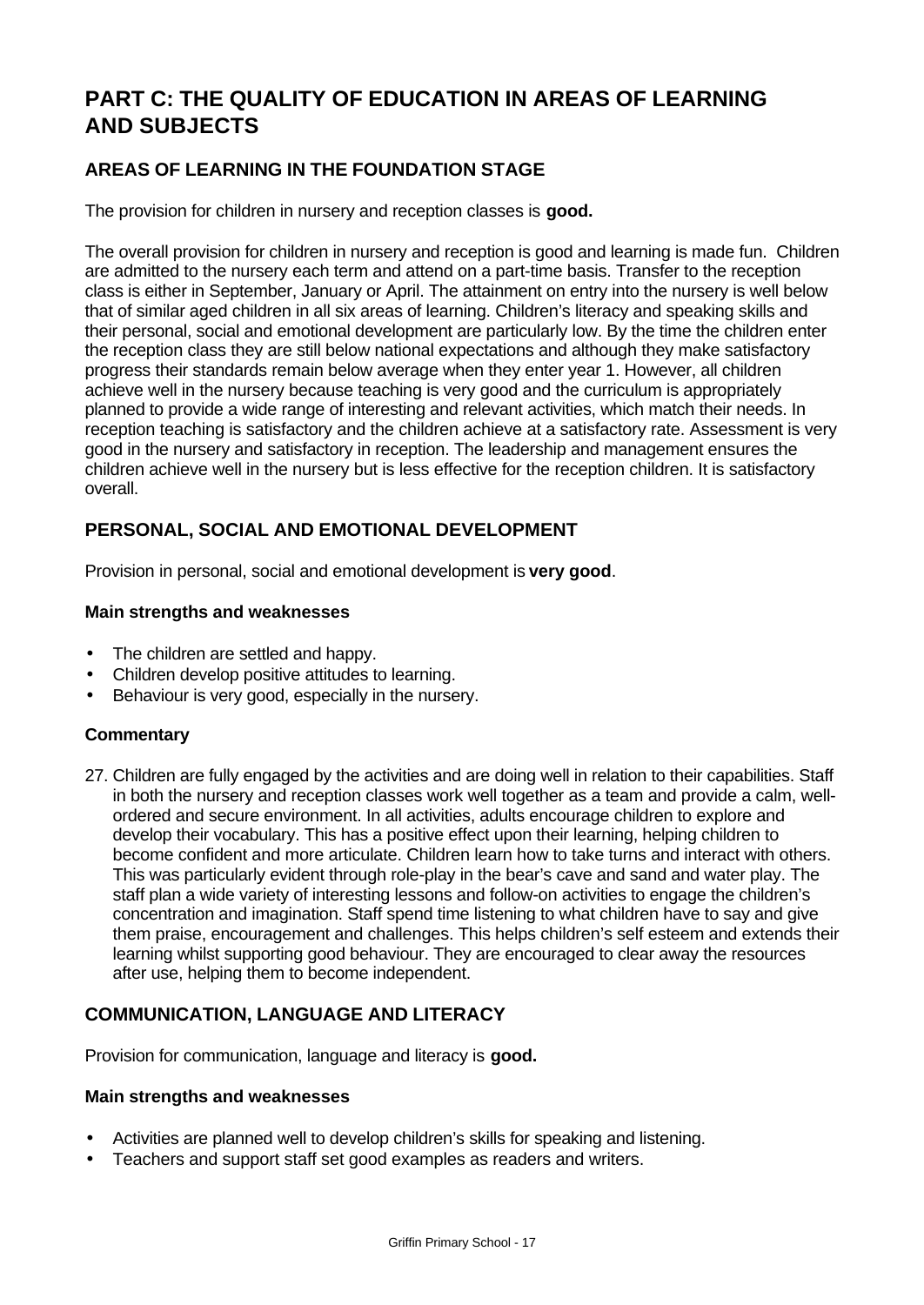## **Commentary**

- 28. In the nursery, good teaching and targeted support helps children make good progress. All staff take every opportunity during each activity to develop the children's vocabulary through effective questioning and by encouraging children to talk.
- 29. Staff teach basic writing skills well in nursery and satisfactorily in reception. All children are shown how to form letters correctly and staff teach early writing skills. Reception children self register and most can write their name. Children are given opportunities to become authors. They make little books linked to the big book of the week. They choose which parts of the story they want to draw and are encouraged to write a simple sentence to describe their pictures. There are appropriate opportunities to write. The writing area of the reception class is used by children to make cards and labels and to address envelopes. Many children are still working at the early stages of writing and reading. They enjoy listening to stories and can recount a story heard earlier in the week. This was clearly demonstrated by a reception child who retold 'We're going on a Bear Hunt' to a group of other children and the nursery nurse. There are good opportunities for children to begin to develop their knowledge of letter sounds both through reading activities and other areas of learning. In the nursery the children were encouraged to describe particular animals and through skilful questioning each child had the chance to participate in the discussion.

# **MATHEMATICAL DEVELOPMENT**

Provision in mathematical development is **good.**

#### **Main strengths and weaknesses**

• Relationships are good which enable children to work together as they develop number skills.

#### **Commentary**

30. Learning in the nursery is good from a low baseline. Children are encouraged to use their mathematical skills in different activities such as counting the number of elephants in the toy zoo. This helps them to consistently apply the skills and knowledge they have acquired. Some of the older and more able children in the reception class are well on the way to attaining the goals expected of them at the end of the year. They are developing a sound understanding of numbers and counting. Many of the younger reception children are making satisfactory progress, but have not acquired the knowledge and skills required to reach levels expected for children of this age. The children learn number rhymes and these are displayed on the walls and linked to learning at every opportunity. Each week, key mathematical words are displayed such as 'count', 'makes', and 'more' and the teachers explain what these mean. Satisfactory links are made to literacy and when sharing a book with a group of children the teacher asked questions such as "How many children can you see?" Whilst outside, nursery children had the opportunity to play a game involving standing on different coloured shapes; this developed mathematical vocabulary and helped children learn the names of different colours. As part of their safari topic, nursery children made three-dimensional animal models using bricks of different shapes.

# **KNOWLEDGE AND UNDERSTANDING OF THE WORLD**

Provision in knowledge and understanding of the world is **good.**

#### **Main strengths and weaknesses**

• Opportunities to develop knowledge and understanding of the world are well planned.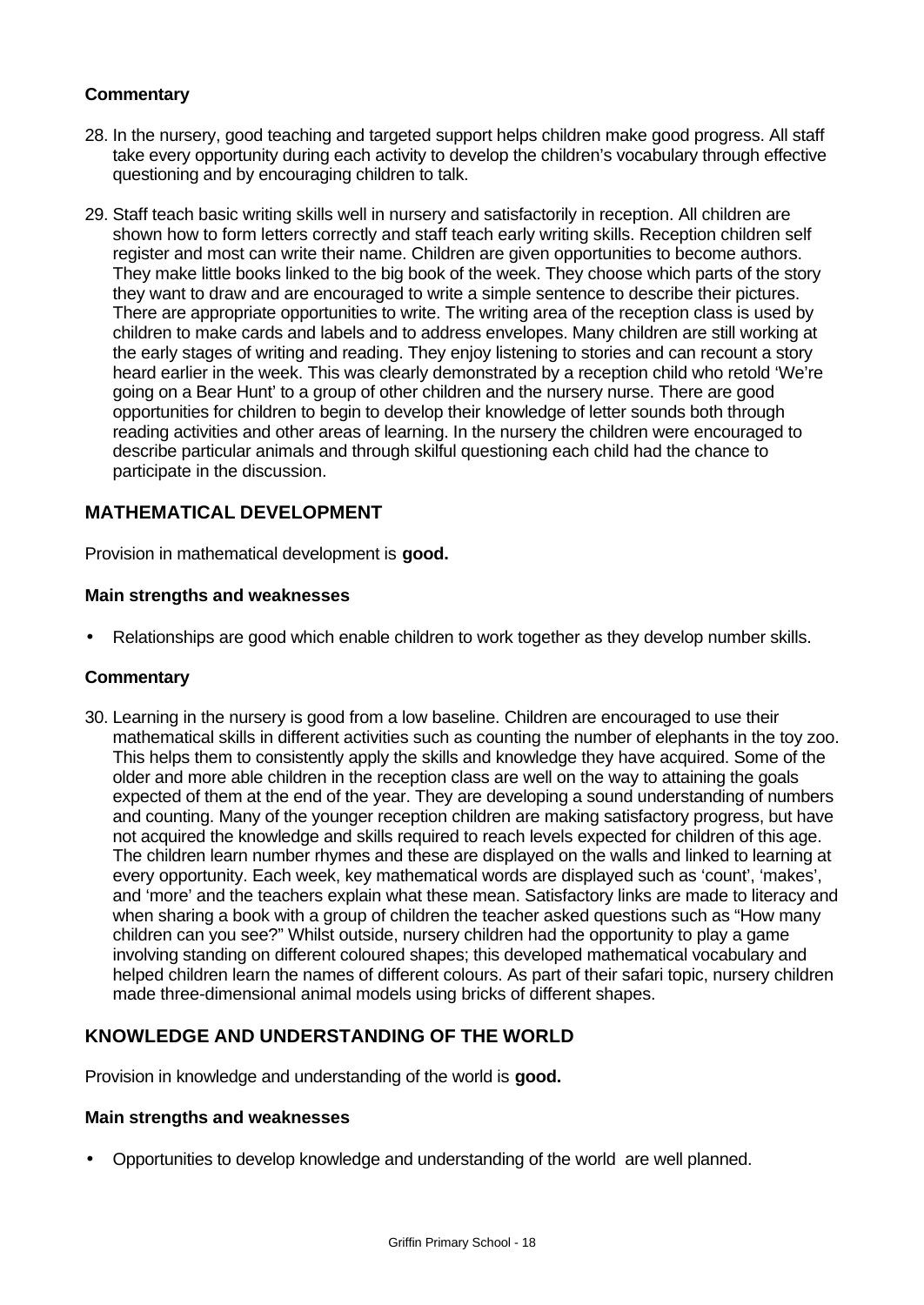31. In the nursery a good range of activities stimulate children's curiosity and enhance their learning. They have the opportunity to investigate, for example a range of exotic dried flowers and plants were provided as part of their safari topic. They were encouraged to handle these carefully and to use all their senses to describe them. When they had arranged them carefully in a basket they learned how to use a camera to take a picture of their 'treasure basket'. Even though there is good provision and good teaching in this area, children's lack of ability to talk about their knowledge and understanding inhibits their progress. Children in the reception class explored shells, stones and feathers. They waited patiently for their turn and listened politely to each other. Computers supported learning in all classrooms and children were helped well by adults when working in this area.

# **PHYSICAL DEVELOPMENT**

Provision in physical development is **good.**

#### **Main strengths and weaknesses**

- Provision for outdoor physical development is good.
- There are good opportunities to use the school hall for physical development.

#### **Commentary**

32. The children in reception regularly use the school hall for physical education lessons. A lesson observed was effective in linking all areas of learning. The children were encouraged to join in a song and move in different ways around the hall. Maracas made by the children out of sweet tubes were used to make music and children tried hard to co-ordinate their movements. In class children were seen using pencils and scissors which encouraged the development of their manipulative skills. Good opportunities are provided for construction activities where children use tools and learn to handle tools precisely. Threading beads, using cutting tools with playdough and making moving bears by using split pins are all examples of this. All children have access to outdoor play and are able to negotiate space as they ride wheeled toys. Children are generally confident in this area and reach higher standards than in other aspects of their work.

# **CREATIVE DEVELOPMENT**

Provision in creative development is **good**.

#### **Main strengths and weaknesses**

- Children find the pretend play area a stimulating and exciting part of the classroom.
- There are good planned opportunities for children to develop creative skills.

#### **Commentary**

33. The nursery children enjoy pretending and good resources support their learning. They play well together which supports their personal and social skills. Children have the opportunity to make models, paint and draw. There is a good range of musical instruments and music is linked to all areas of the curriculum. During one lesson the reception teacher used the story 'We're going on a Bear Hunt' to encourage the children to choose an appropriate instrument to make the swishing sound of grass. Nursery children explored instruments and sounds and good links were made to the development of key vocabulary such as 'loud' and 'soft'. Children use the outdoor play area as an extension of the classroom and are free to make up play situations once the main teacher led sessions are complete.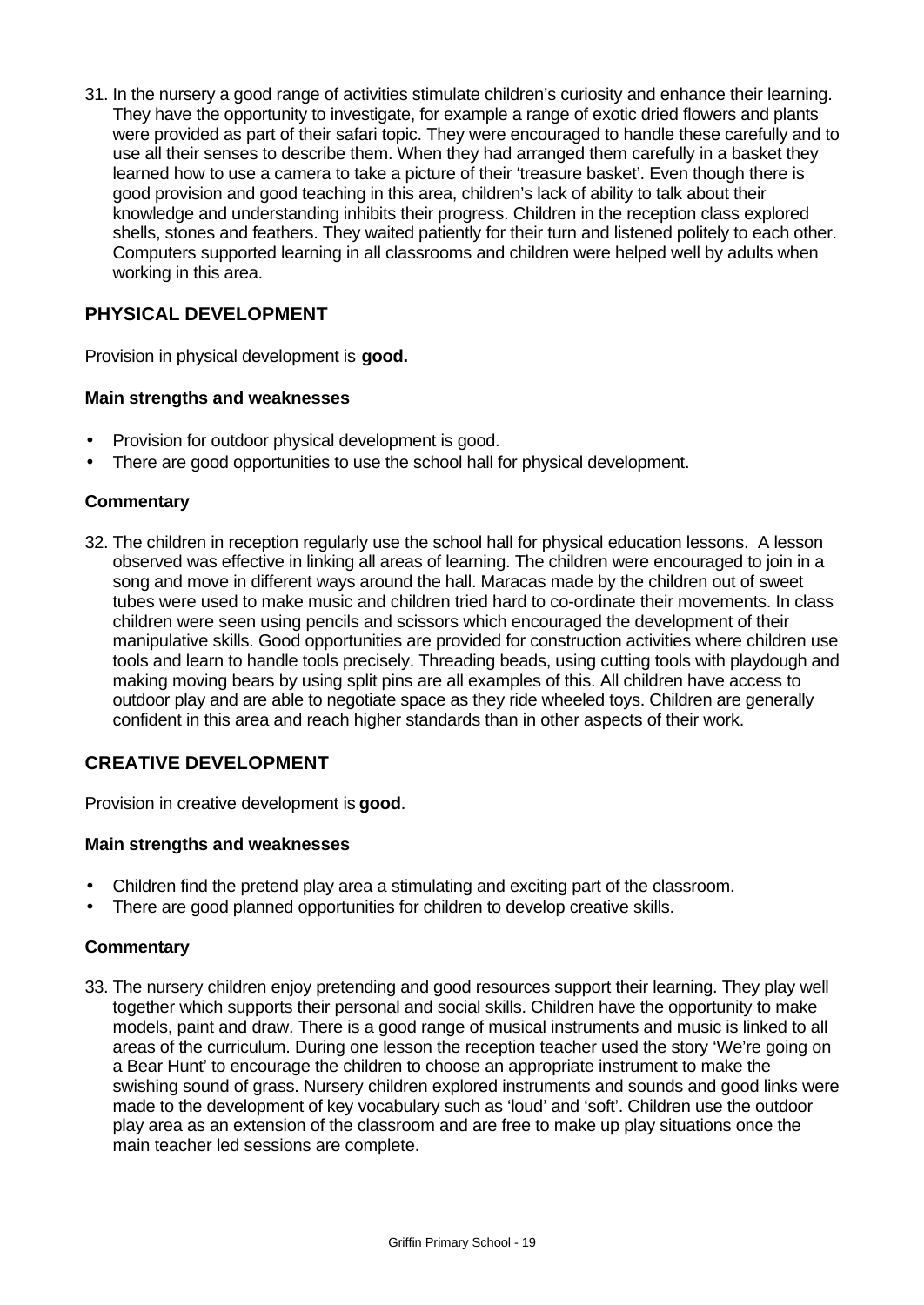# **SUBJECTS IN KEY STAGES 1 and 2**

#### *.* **ENGLISH**

Provision in English is **good**.

## **Main strengths and weaknesses**

- Standards, though below average, are rising and achievement is good.
- There is some good and very good teaching, particularly of older children.
- The emphasis on improving children's speaking and listening skills and reading has raised standards.
- Support for children with special educational needs is effective in developing their reading and writing skills.
- The subject is led well.
- Opportunities for writing in other subjects in the curriculum are being well developed.

#### **Commentary**

- 34. Standards at the time of the previous inspection were higher than now but dropped because of staffing difficulties. Although standards in year 6 are still below what would be expected and well below in year 2, the school is turning a corner and over the past 12 months standards have started to rise. Children's work shows that in year 6 progress is at least satisfactory and often good. Children in year 2 are making satisfactory progress overall, with good achievement in reading. The quality of teaching and learning is satisfactory overall in years 1 and 2, with some good elements. It is very good, overall, in other year groups. Effective additional teaching support from classroom assistants for the children with special educational needs has a good impact on the development of their literacy skills and they achieve well.
- 35. The school has worked hard at improving children's speaking and listening skills. Teachers use a range of strategies such as small group discussions with an adult and children talking together in pairs. The very good interaction from teaching assistants supports children well in discussions. Good opportunities are used for children to pretend to be characters in a book. These strategies give them opportunities to phrase questions and answers correctly and to listen to each other.
- 36. Children achieve well in reading. There is a good emphasis on learning letter sounds and good use is made of group reading sessions when pupils are encouraged to read expressively with emphasis on understanding the text. Teachers provide very good examples and encourage children to use a variety of strategies to tackle unfamiliar words. The library is regularly used and children are encouraged to talk and describe the kind of books that they have chosen. Most year 2 children can sort books into fiction and non-fiction and know the differences between them. Children in year 6 have been writing biographies. They are aware of well known authors because the school has recently invested in a variety of stimulating texts appropriate for their age and interests.
- 37. Standards of writing are below what would be expected in year 6 but are improving. A relatively high number of children struggle with some basic skills of spelling, punctuation and grammar. These skills were not learned effectively in earlier year groups because of earlier staffing difficulties. Teaching is now more consistent and there is a good focus on these features that is causing standards to rise. In years 1 and 2 the low standards result from insufficient opportunities for children to write independently. Their work is not marked helpfully enough and teachers do not identify strengths and weaknesses in children's books.
- 38. Leadership and management of the subject are good. The subject co-ordinator has correctly identified improvement in reading and writing as priorities for the school and there has been training for staff in these areas. She has monitored the effectiveness of the strategies in place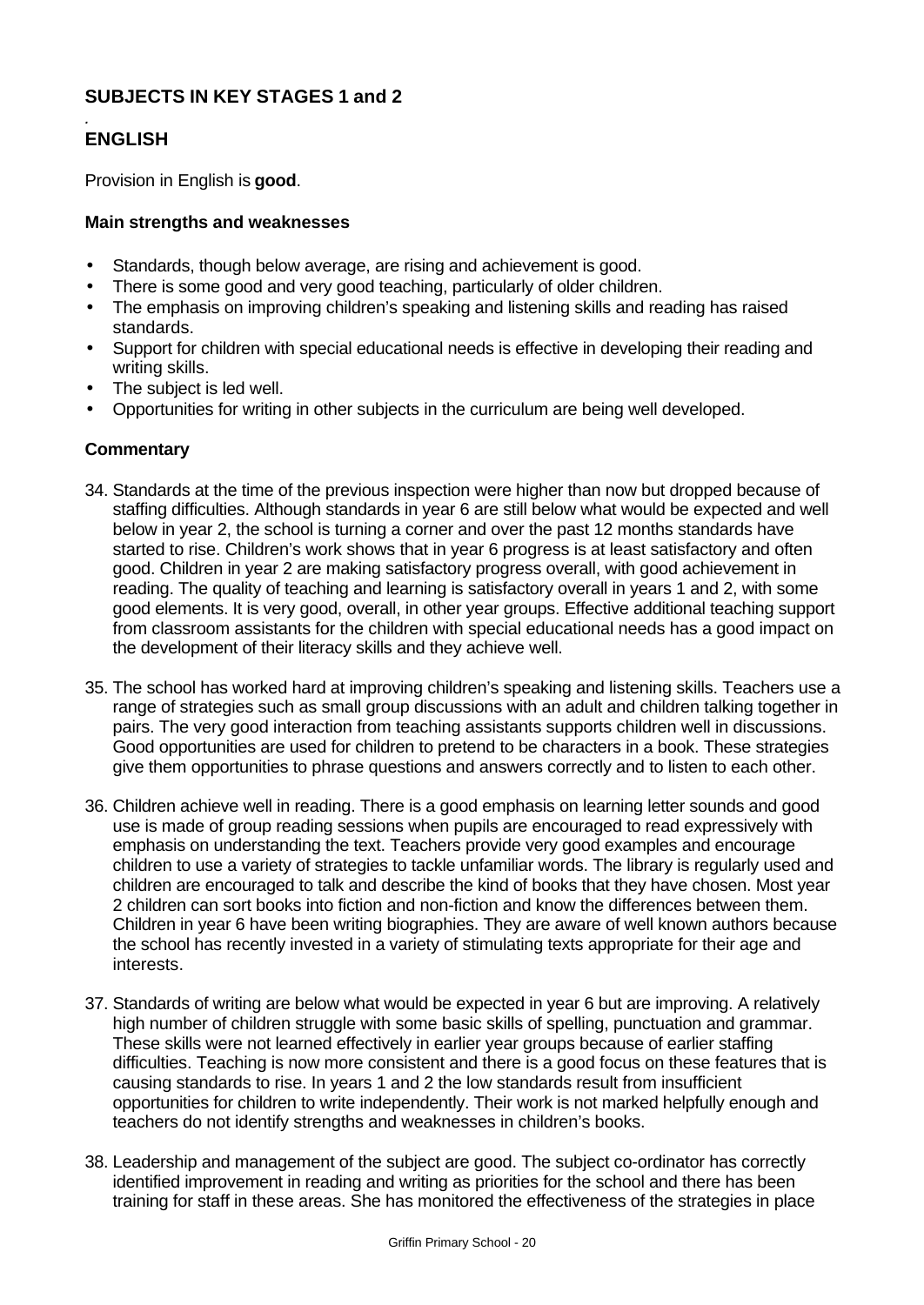and, as a result, standards are improving. Children's work indicates that the quality of teachers' marking across the school is variable. When it is very good, marking has a clear focus, reinforces the high expectations teachers have of the children and indicates what children can do to improve their work.

#### **Language and literacy across the curriculum**

39. Children have good opportunities for writing in other subjects of the curriculum and this has helped raise their standards. For example, year 1 have written about the Queen's coronation in their history lessons and year 2 have written useful instructions for making marmalade during a recent 'Spanish Week'. Older children in years 3 and 4, learning about the Netherlands, wrote their own accounts of the life of Anne Frank. Year 6 have written about keeping healthy, and in design and technology they have written the instructions for making pizza. Children also use word processing skills for writing and in year 1 have written animal poems on the computer. These opportunities in lessons give opportunities for children to improve their written English.

# **MATHEMATICS**

Provision in mathematics is **good** and as a result standards are rising.

#### **Main strengths and weaknesses**

- Children's achievement is generally good although standards are below average overall.
- Assessment strategies are very good and are used well.
- Children with special educational needs are taught particularly well, especially in year 6.
- Some of the potentially higher attaining children do not achieve well enough.

#### **Commentary**

40. The school has made a considerable, and successful, effort over the past year to improve the low standards of recent years and increase the children's rate of progress. Teachers have received training and new assessment strategies have been introduced. These are used very effectively to monitor the rate of progress and highlight children who are not making enough progress. Teachers respond well to this information and intervene appropriately to ensure children work at tasks that help them move forward at least at a satisfactory rate and often faster. Many children, but particularly those with standards that were below average, have made up ground that had previously been lost and they have achieved well. Many of these children reached average standards during the current year, sometimes covering two years work in order to do so. The school has a high proportion of children with special educational needs and these children have achieved well in most cases. They receive very thorough and careful support, particularly in years 3, 5 and 6. In all year groups, assessments show that average and above average children are pulling away from the lower attaining children and making faster progress. This is an improvement on recent years but standards by year 6 are lower than at the time of the last inspection.

#### **Example of outstanding practice**

**Lower attaining year 6 children learning how to use new information about equivalent fractions.**

During a quick revision of equivalent fractions it became clear that children were unsure how to proceed when the denominator was different, for example 3/5 and 4/10. 'This is very important' the teacher told them and the children put down their pens and concentrated. He showed, very slowly and carefully, how to change the denominator, reminding them that 'what you do to the top, you do to the bottom'. The children were given the chance to try for themselves. 'Have a crack at this one', the teacher said. Infinite patience and calmness was shown and a wonderful way of correcting errors, 'I have seen older children making that mistake' the teacher said at one point. The children remained confident and determined and suddenly one said loudly, 'Oh, right', when she realised how to do it. By the end of the lesson all understood and were working out problems for themselves.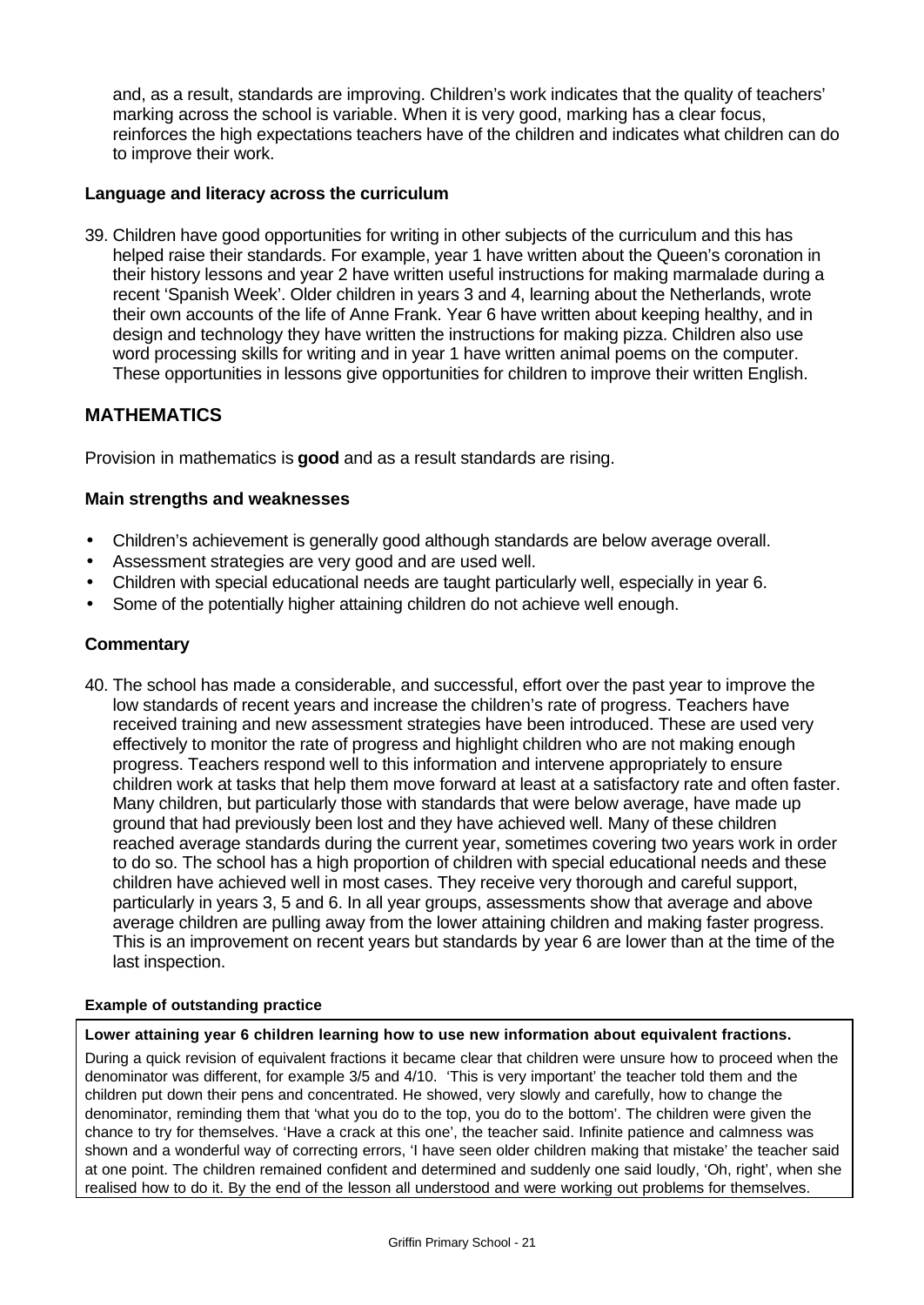- 41. In most year groups the potentially higher attaining children are not making fast enough progress. Assessments show they are reaching higher standards than their classmates but often lessons do not challenge them enough with tasks being the same for the whole set. In year 5 this has been recognised and these children work at more advanced tasks and reach higher standards. They are reaching high standards with some matching the more able year 6 children in their work.
- 42. The subject is monitored closely by the co-ordinator and headteacher who know where the strengths and weaknesses are. Rigorous expectations of teachers have improved the provision and successfully focused attention on how to speed progress. Further developments, to ensure the more able children are challenged, have been identified as priorities. The school shows a good capacity to improve.

#### **Mathematics across the curriculum**

43. There are satisfactory examples of the use of mathematics in science work, where children measure distance and time with increasing sophistication. Pupils display their findings in a number of ways, for example through charts, diagrams and tables. Where ICT is used to support learning in mathematics it helps the children's understanding but there are too few examples happening in the school.

# **SCIENCE**

Provision in science is **unsatisfactory.**

#### **Main strengths and weaknesses**

- Assessment is very thorough and clearly indicates the progress that children are making, but has not been used sufficiently to inform planning.
- Children are not being given sufficient opportunities to learn to be independent, or to pose and test their scientific questions.

# **Commentary**

- 44. Standards in science are below the expected level at the end of year 2 and year 6. Across the school children make sound progress in learning information but make insufficient progress in investigative work. The school recognises its strengths and weaknesses and is putting measures into place to improve standards and halt the decline of the past four years. Already there is a new policy, an assessment of resources and an identification of the training needs for the teachers. A detailed assessment of the gains that each child makes in scientific knowledge has taken place and an evaluation of performance in tests gives teachers a clear picture of what the children know. As a result, children's scientific knowledge is more secure and standards are beginning to rise.
- 45. Children are taught the skills of scientific investigation, including how to make a fair test; but generally this work is over directed and they are not learning how to question their own investigations or find out information for themselves. The year 3 and 4 classes demonstrated a satisfactory development in independent learning. Here children examined the effects of food and drink upon their teeth in a lesson related to personal development, health and hygiene. They knew that sweets and soft drinks could be harmful to their teeth. The teachers took them through the stages of setting up an investigation in small groups and asked them to frame their own questions and to think of ways they could test out their ideas. Having immersed some real teeth in various solutions the children had to describe what they had found out. "What can you see?" "How can you explain it?" asked the teacher. "Do you think what we are doing is fair?" asked the classroom assistant of one group. This appropriate approach is not evident in all year groups. There are many instances where all the children are copying the same text into their books. In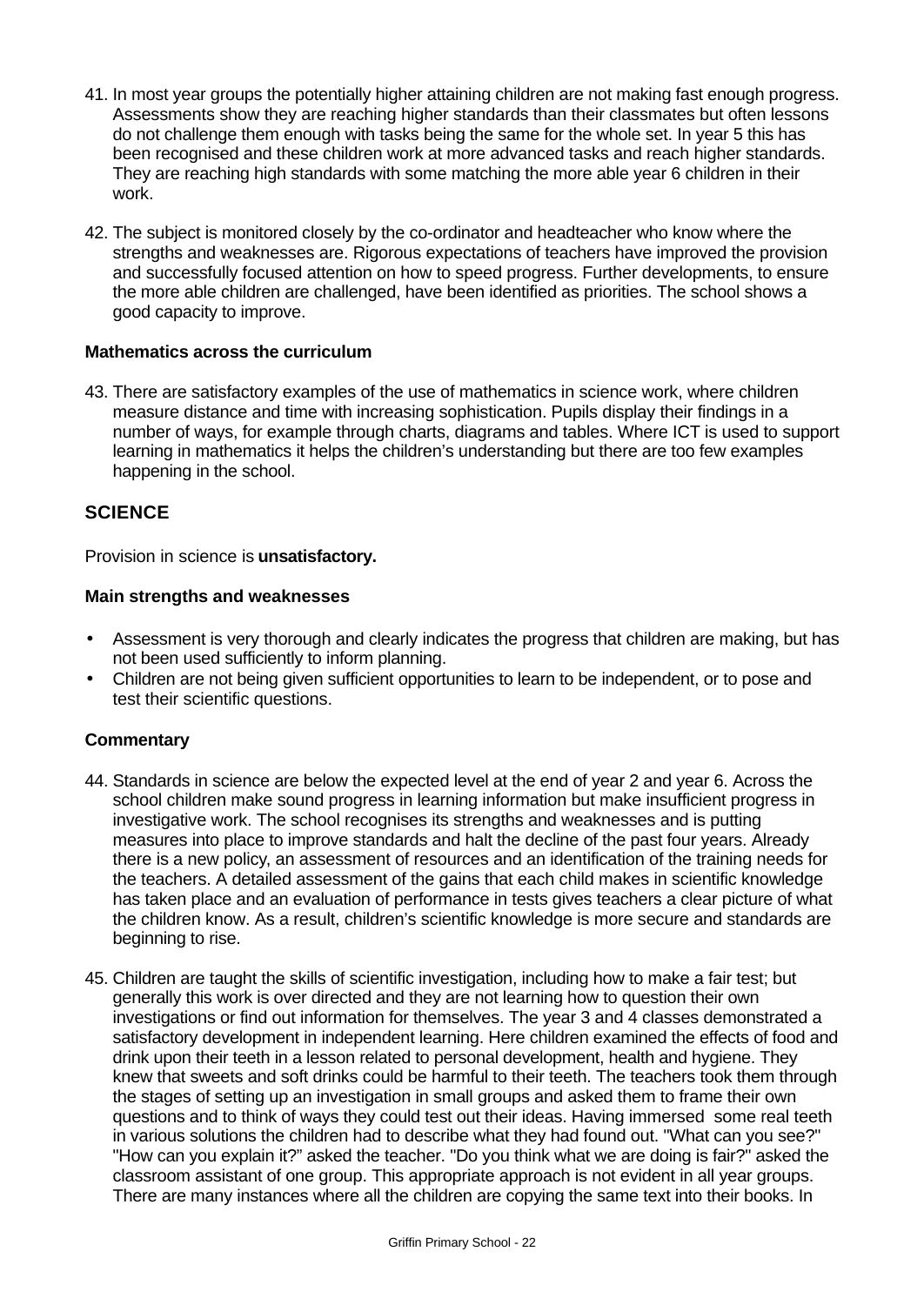some classes the lesson content and the children' responses are too controlled by the use of work sheets. There are instances where the year 5 and 6 children are not expected to research information for themselves because it is all contained on their work sheet. This way of working restricts children in using their literacy, ICT or mathematical skills to find things out and record their findings for themselves.

46. Although the provision for science is unsatisfactory, the school has already shown the capacity to improve. The school's policy clearly identifies appropriate priorities and some teachers are exemplifying the right practices. The co-ordinator has made an energetic and appropriate beginning.

# **INFORMATION AND COMMUNICATION TECHNOLOGY (ICT)**

Provision in ICT is **unsatisfactory** overall although there have been good improvements.

#### **Main strengths and weaknesses**

- There are insufficient opportunities for children to use their ICT skills independently.
- The school has very good resources, which are having a positive impact on the children's acquisition of skills.
- Activities outside lessons are very good.
- Teachers' confidence and subject knowledge is still variable, which leads to inconsistencies in learning.
- The subject is led well and the school shows a good capacity to improve.

#### **Commentary**

- 47. Children make sound progress in acquiring ICT skills by year 2 and good progress by year 6. However, across the school they make unsatisfactory progress in using these skills independently and to support other subjects.
- 48. The ICT suite provides a very good learning environment and is used well to teach children the skills they need to operate computers and other ICT equipment. It is also used very effectively to provide a wide range of computer clubs that support general interests using, for example, ICT for art and for problem solving in mathematics. This out-of-school provision is very good and over time benefits all of year 6. Within classrooms too few opportunities are provided for children to apply and consolidate their learning, or to use ICT to support learning in other subjects. The school has already identified that, for standards to improve, it needs to tackle this concern.
- 49. The co-ordinator takes lessons for years 3 to 6. For these children the work is planned appropriately to match ability. The teachers receive less support in years1 and 2 and some tasks are not planned so carefully to build on earlier learning. The teachers are well supported by a classroom assistant who has very good subject expertise. Children with special educational needs progress at the same rate as their classmates.
- 50. Standards have improved since the previous inspection due to very good use of resources, increasing staff expertise, the use of specialist teaching and the organisation of teaching time. This has come about through the energetic endeavours of the co-ordinator. The school now has a much clearer picture of the children's achievement, through good assessment arrangements. There is an effective recording system ' the ICT passport' that identifies what children know and what they need to do to improve. This will become even more effective once children are trained to enter information for themselves. The co-ordinator is making significant contributions to the subject. The school shows a good capacity to raise standards and achievement further.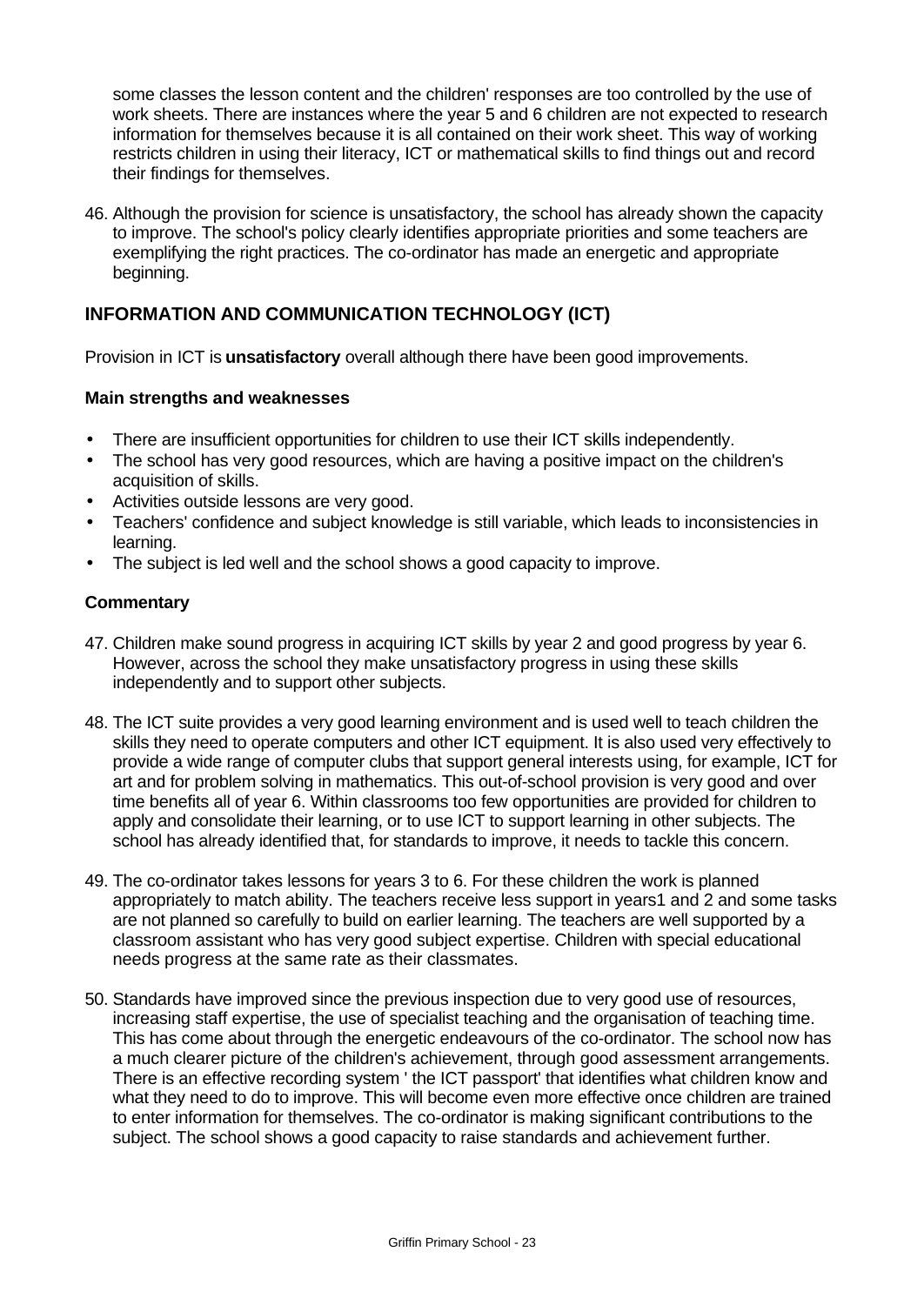#### **Information and communication technology across the curriculum**

51. Opportunities to use ICT in other subjects are not yet sufficiently developed. The school is beginning to develop uses of an interactive white board to support teaching in other subjects. For instance, there are some effective uses of this equipment to support learning in mathematics. Some examples of children using ICT in other subjects were seen on display in the classrooms, for example, year 2 have used ICT to write poetry, and some children in years 3 and 4 have created some simple bar charts about 'colour of eyes'. However, the work across the school shows ICT is under represented.

#### **HUMANITIES**

#### **Religious Education**

Provision in religious education is **satisfactory**.

#### **Main strengths and weaknesses**

• The curriculum covers distinctive features of religious traditions in major world faiths and their application to everyday life for believers.

#### **Commentary**

- 52. Much of the children's work centres around discussions. Evidence was taken from an analysis of teachers' planning, children's work and discussions with children. This showed that overall provision for the subject is satisfactory and standards by the end of years 2 and 6 are broadly in line with standards expected in the locally agreed syllabus.
- 53. As only two lessons were seen during the inspection it is not possible to make an overall judgement on the quality of teaching. Children's work shows that year 6 have a satisfactory knowledge of some of the main religions of the world and could make links between religious ideas of different faiths. For example, they know that prayer is a feature of all religions that they have studied and that religions have their own 'holy books' such as the Bible for Christians, the Qu'ran for Moslems and the Torah for those of the Jewish faith.
- 54. In one year 3 lesson, where children were learning about the Moslem faith, the teacher helped them to understand the importance of visiting Makkah by encouraging discussion about 'special places' in their own lives. The use of a well chosen video gave children firsthand experience of what happens during Hajj and so deepened their understanding of the pilgrimage. Children in year 2 enjoyed a story about living in our world and this gave good opportunities to think about how they could care for God's world.

#### **Geography and History**

Too few lessons were seen in **geography and history** to make secure judgements about provision.

55. Evidence indicates that year 6 standards in geography are similar to those expected. Standards in history in year 2 are at expected levels. Children in year 2 have covered a satisfactory range of work in history. Good comparisons are made between times gone by and today. Good use is made of books and photographs to compare hospitals in the time of Florence Nightingale and the present day. Children are encouraged to draw upon their own experiences of hospitals to compare what hospital life was like in Victorian times. They experienced what it was like to be in school in Victorian times when they dressed up and were taught as Victorian children. Children in year 2 have covered a satisfactory range of work in geography. As part of their work on maps they looked at the local area and planned routes to school from their homes. Children are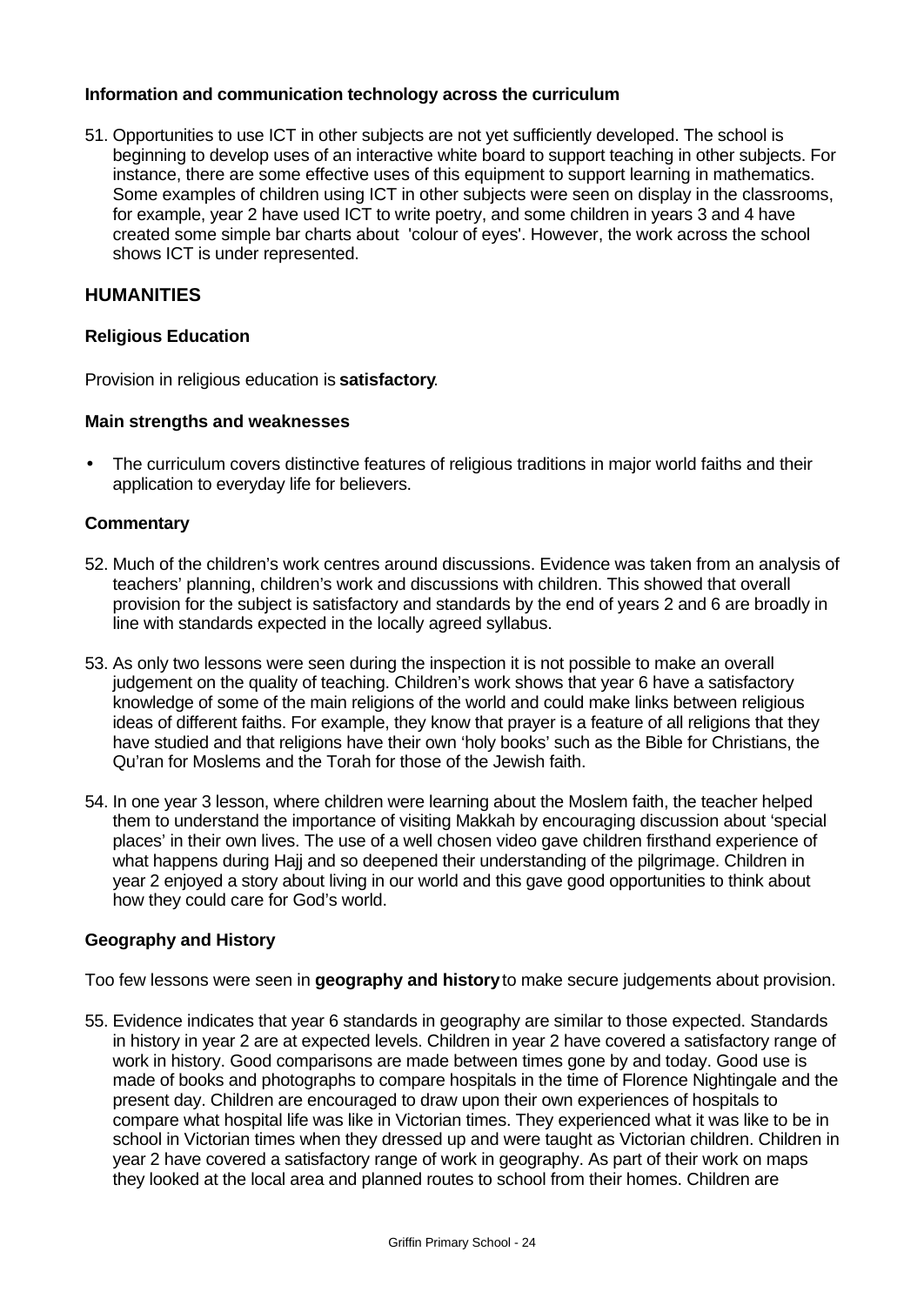encouraged to make links between geography and other subjects, such as mathematics where they conducted a tally of vehicles in the locality.

56. In year 6 children have covered a satisfactory range of work in history and geography. A European week took place last term in which children in all year groups made a close study of a particular European country. Year 6 studied Italy. To develop the children's understanding of the Romans a travelling theatre group visited the school, which helped children appreciate life in ancient Roman times. They dressed in costume, handled artefacts and experienced Roman dance, music and stories of the Roman era. Children are encouraged to use ICT to research particular projects in history and geography.

# **CREATIVE, AESTHETIC, PRACTICAL AND PHYSICAL SUBJECTS**

- 57. No **art and design** lessons were seen so no judgements can be made of the overall provision. However, the colourful and exciting range of art and design work on display immediately attracts a visitor to the school and reveals that standards are above average. Children have very good opportunities to experience work with pastels, painting, observational drawing, collage work, printing and clay modelling. Children in year 2 have had opportunities to paint 'blue pictures' in the style of Picasso and have carefully mixed paints to produce the right shades of colour. In year 6 children have been considering Leonardo da Vinci's 'Mona Lisa' and have drawn their own interpretations of the portrait. Teachers' planning is focused appropriately on the development of skills to enable children to build on their previous experiences. They have enjoyed a visit from an 'artist in residence' and have gained first hand experience from watching an artist at work.
- 58. No **music** lessons were seen and so no judgements are made on the quality of provision or standards and achievement. During the inspection children enjoyed singing in school assemblies and sang tunefully and with enthusiasm. There are opportunities for children to learn to play a variety of musical instruments. Children were performing musical pieces on clarinets and recorders during assemblies at the time of the inspection. Currently, a number of older children enjoy singing in a choir, learning songs for a 'Singing Festival' to be held at Hull City Hall.
- 59. Too few lessons were seen in **design and technology** and no judgement can be made about overall provision. A review of children's work, teachers' planning and sampling parts of lessons indicate that standards are below average by year 2 and children make insufficient progress. By year 6 standards are at the expected level and progress is satisfactory. Standards in years 3 to 6 have improved since the previous inspection.
- 60. A link between designing and making is not established clearly enough in years 1 and 2 and the children's work is not systematically developed. Teachers over direct much of the work and, as a result, children are not given sufficient opportunities to develop original ideas or show what they can do. The teachers are using a more appropriate approach in years 3 to 6 so children have a clear understanding of the subject. They research before starting their own designs and practise and develop their skills. They draw careful plans and list their needs. Finished products are evaluated and improvements identified. A successful feature of the current year 5 and 6 work is the strong link with other subjects. The owner of a pizza parlour came to school to show the children how pizzas are made commercially. The subsequent work included creating diagrams of popular toppings, and ICT was used to record recipes and methods, developing children's literacy skills in the way they presented their information. Science was also promoted through the links made with healthy eating and recalling previous work on a healthy lifestyle. Children with special educational needs were especially well supported.
- 61. The school has no full-time co-ordinator for this subject. The temporary post-holder fully understands the purposes and practice of the subject but the good practice that is developing in some year groups is not being used to raise standards sufficiently where the teaching is weaker.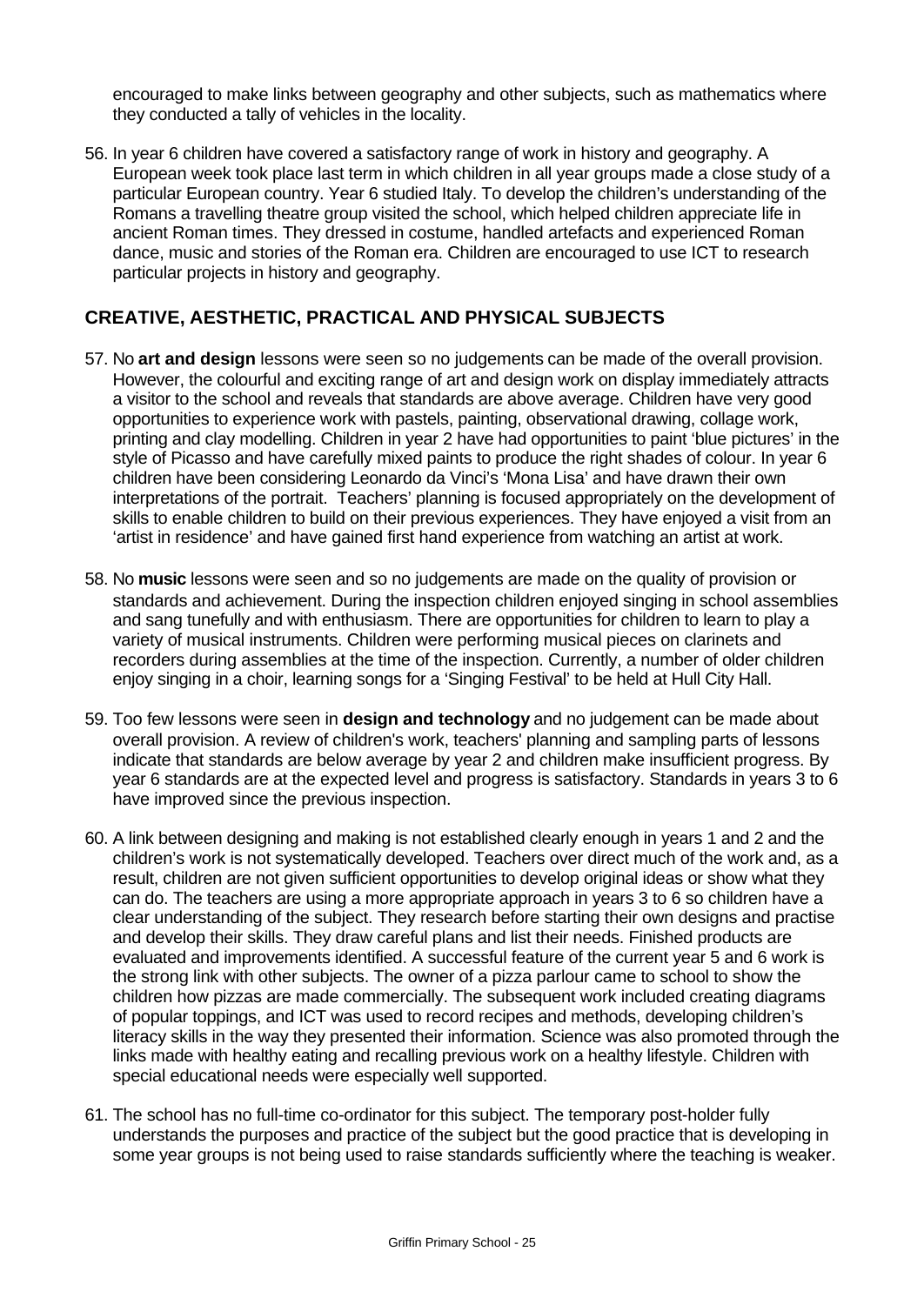62. One **physical education** lesson was seen. This was in year 5 and the children reached average standards in games and thoroughly enjoyed the activity. The school provides a good range of extra clubs, particularly for the older children and these extend learning for those who take part. The school is involved in local football leagues and children enjoy these. There is no co-ordinator at the moment but recent staff appointments will fill this gap in the autumn.

# **PERSONAL, SOCIAL AND HEALTH EDUCATION AND CITIZENSHIP**

63. The school's curriculum for PSHCE is good. Every teacher has a timetabled session each week, and the emphasis throughout the school is on helping children feel able to handle situations that will arise as they grow up. The co-ordinator manages the subject well and is ably supported by class teachers, so that the same message comes across from the school to children of all ages. Sex and drugs education are particularly well catered for. Boys and girls have the chance to learn about puberty separately with a teacher of the same sex, and this gives them more confidence to discuss anything that worries them.